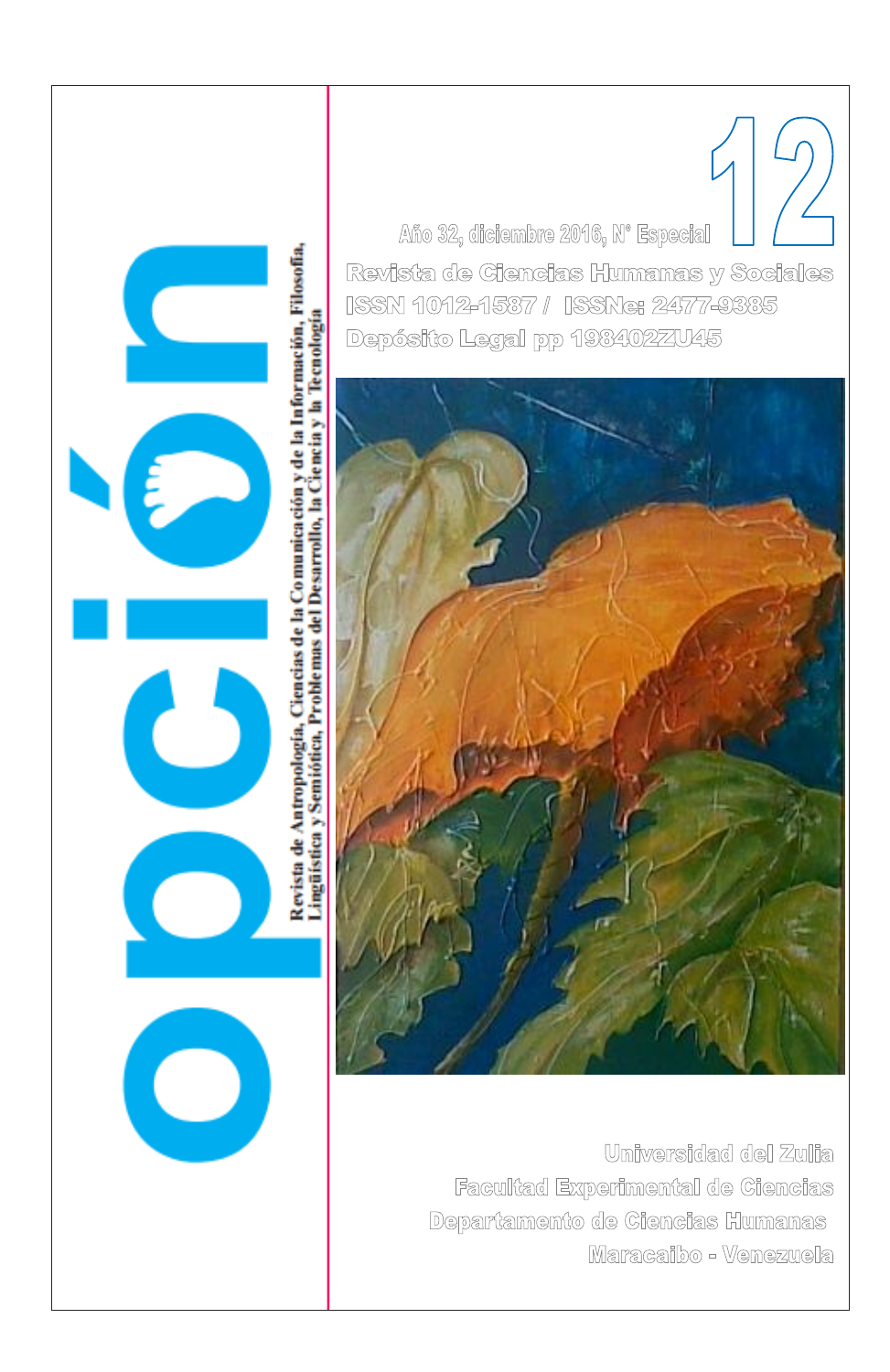

lioteca Digital démico

Opción, Año 32, Especial No.12 (2016): 900-923 ISSN 1012-1587 / ISSNe: 2477-9385

**Serbiluz** 

# **Standards of corporate moral responsibility: The role of opinion leaders**

*Pavel Slutskiy Chulalongkorn University (Thailand) Enric Ordeix Marcos Polo López Ramon Llull University (Spain) [pavel.A@chula.ac.th](mailto:pavel.A@chula.ac.th) [enricor@blanquerna.url.edu](mailto:enricor@blanquerna.url.edu) [/ MarcosPL@blanquerna.url.edu](mailto:MarcosPL@blanquerna.url.edu)*

#### **Abstract**

This research is focused on the role that opinion leaders play in changing moral standards and in setting the agenda for corporate moral responsibility, as well as on highlighting those organizations that fail to conform to moral standards. There is a demand for independent moral validation of corporate decisions, actions and initiatives. In response to this demand opinion leaders try to provide credible and objective information that appears to be more trustworthy since opinions leaders are assumed to be beyond corporate control. Independence and regular public exposure make opinion leaders influential enough to set the benchmarks and basic requirements for corporate moral standards.

**Keywords**: opinion leaders; corporate moral responsibility; moral standards; agenda setting; online influencers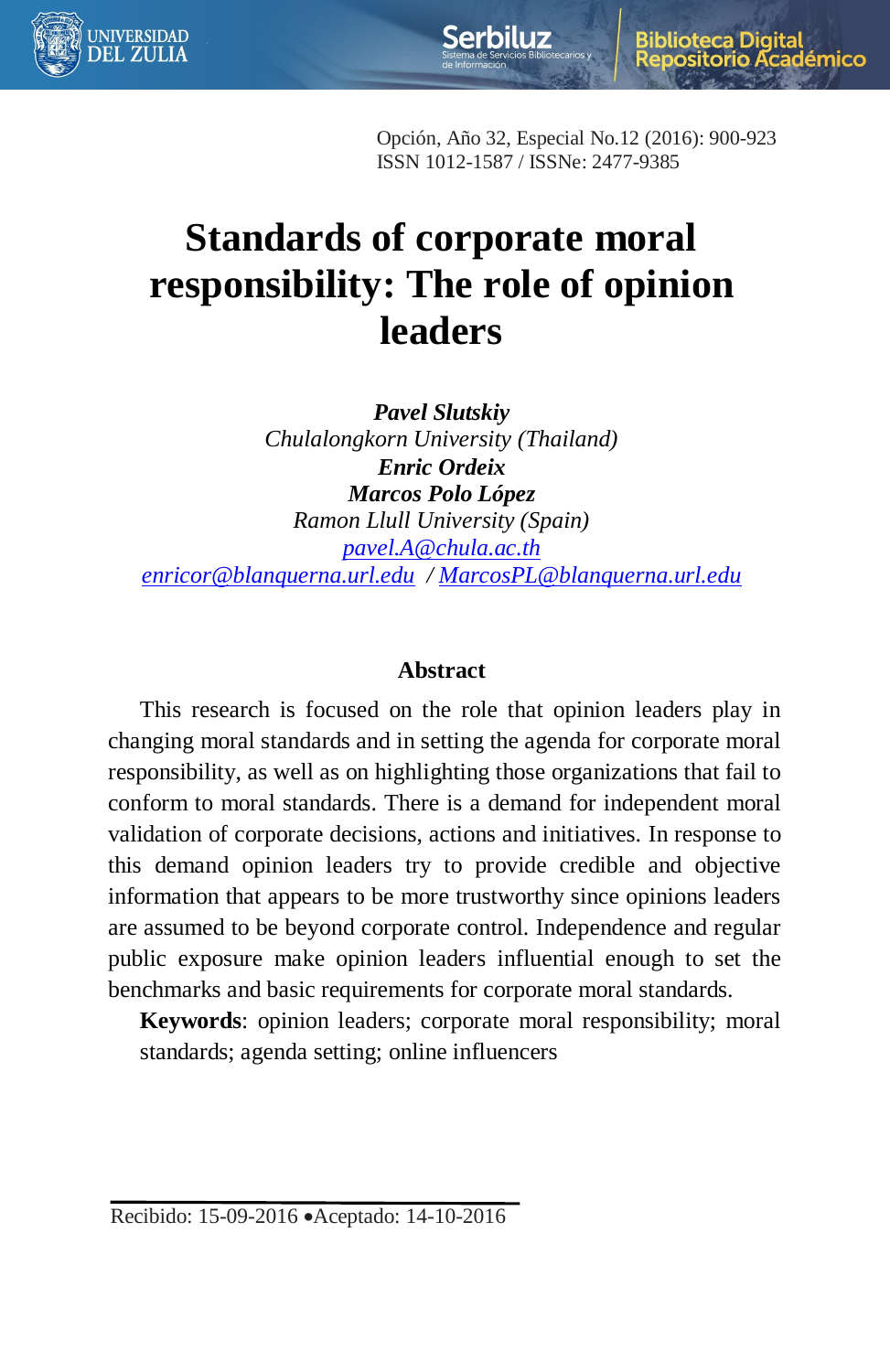# Estándares de la moral en responsabilidad corporativa: El rol de los líderes de opinión

#### **Resumen**

Esta investigación se centra en el papel que juegan los líderes de opinión en el cambio de los estándares morales y en el establecimiento de la agenda para la responsabilidad moral corporativa, así como en destacar aquellas organizaciones que no se ajustan a los estándares morales. Existe una demanda de validación moral independiente de las decisiones, acciones e iniciativas empresariales. En respuesta a esta demanda los líderes de opinión tratan de proporcionar información creíble y objetiva que parece ser más confiable ya que se supone que los líderes de las opiniones están más allá del control corporativo. La independencia y la exposición pública regular hacen que los líderes de opinión sean lo suficientemente influyentes como para establecer los puntos de referencia y los requisitos básicos para los estándares morales corporativos.

Palabras clave: líderes de opinión; Responsabilidad moral corporativa; estándares morales; configuración de la agenda; Influenciadores en línea.

#### **INTRODUCTION**

Independence and regular public exposure make opinion leaders influential enough to set the benchmarks and basic requirements for corporate moral standards. Often such opinion leaders are also the primary source of information on moral validation of corporate initiatives for many stakeholders. Because opinion leaders can substantially influence public expectations on corporate moral responsibility, monitoring emerging concerns that they raise becomes an essential part of corporate communications.

The primary objective of this article is to analyze how moral theories of corporate actions acquire normative status. Secondary objectives are a) to explore the roles that opinion leaders play in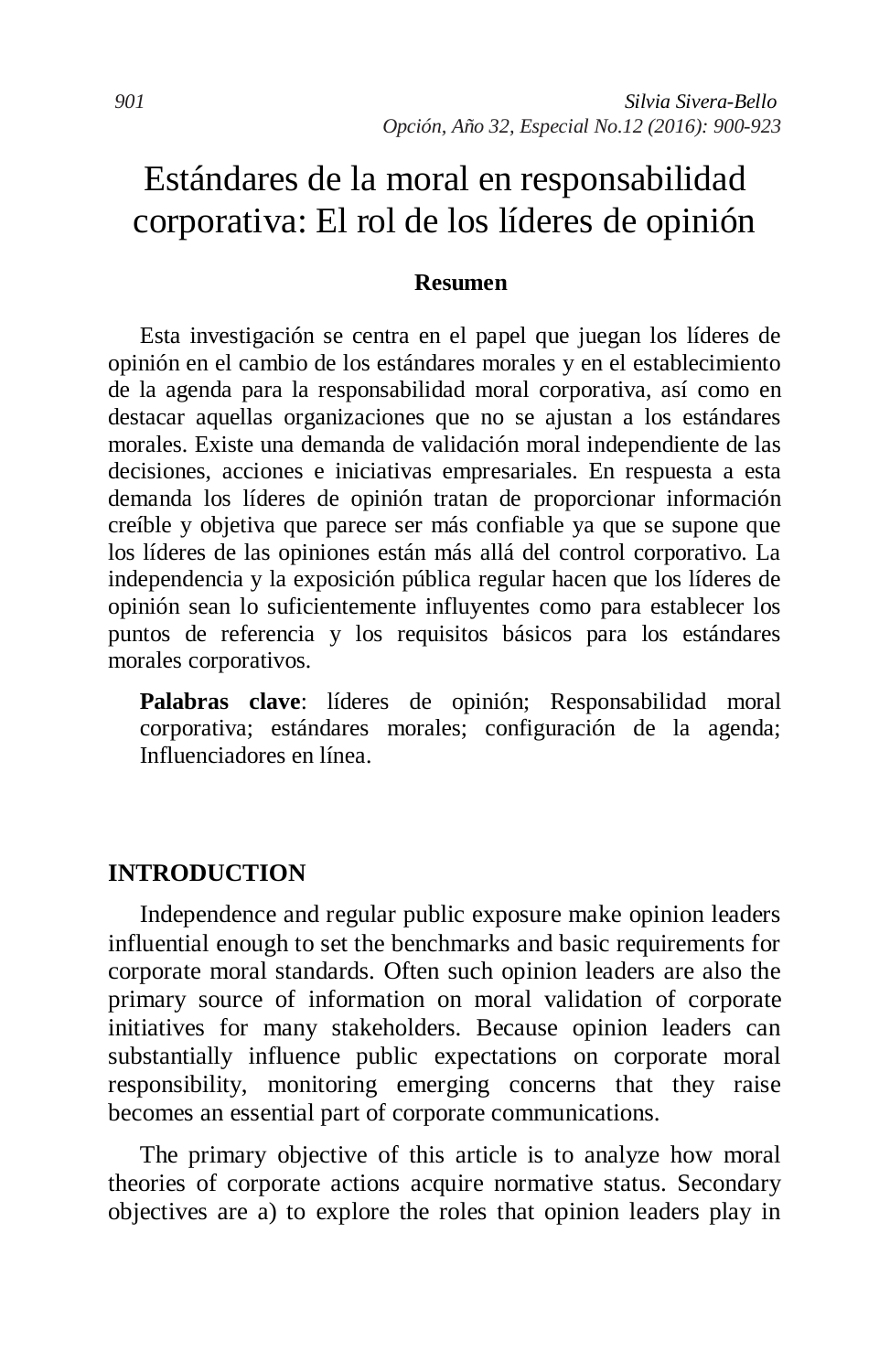changing moral standards and in setting the agenda for corporate moral responsibility; b) to highlight characteristics of the organizations that fail to conform to moral standards; c) to conceptualize the key factors that determine independent moral validation of corporate decisions, actions and initiatives; and d) to describe the process of legitimization of corporations via opinion leaders who provide credible and objective information that appears to be more trustworthy. In the end, this article endeavors to answer two questions: first, why do moral theories of corporate actions exist and how do they acquire normative status; and second, how do these theories become a standard of behavior and what role do opinion leaders and influencers play in the dissemination and adaptation of corporate moral theories.

# **1. THEORETICAL OVERVIEW**

The notion of corporate moral responsibility has expanded significantly in the past few decades. It is widely accepted that nowadays companies have also moral, and not just legal and commercial dimensions of corporate actions. Decisions can be examined from an ethical point of view, choices and actions can be evaluated and justified from a different sets of principles - moral principles, that by some people may be considered higher than law in standards. Researchers (French, 1975, 1984; Goodpaster, 1983, 2006; Tuomela, 1984, 1988; Werhane, 1985; Gilbert, 1992, 2000; Miller, 2001, 2011; List&Pettit, 2011) recognise to a certain extent the importance of both legal and moral obligations. A company's commitment is linked to its level of responsibility.

Despite the fact that this point of view can be considered prevalent in academic circles, there still exists a contradictory view, that companies have legal but not moral obligations. This view expresses the general premise, first formulated by Milton Friedman (Friedman, 1970) that businesses do not exist because of altruistic motives. Businesses' function is to make profit by satisfying people's needs in goods and services. Artificially imposed moral obligations and policies that contradict companies' business goals, along with poorly coordinated efforts of incompetent employees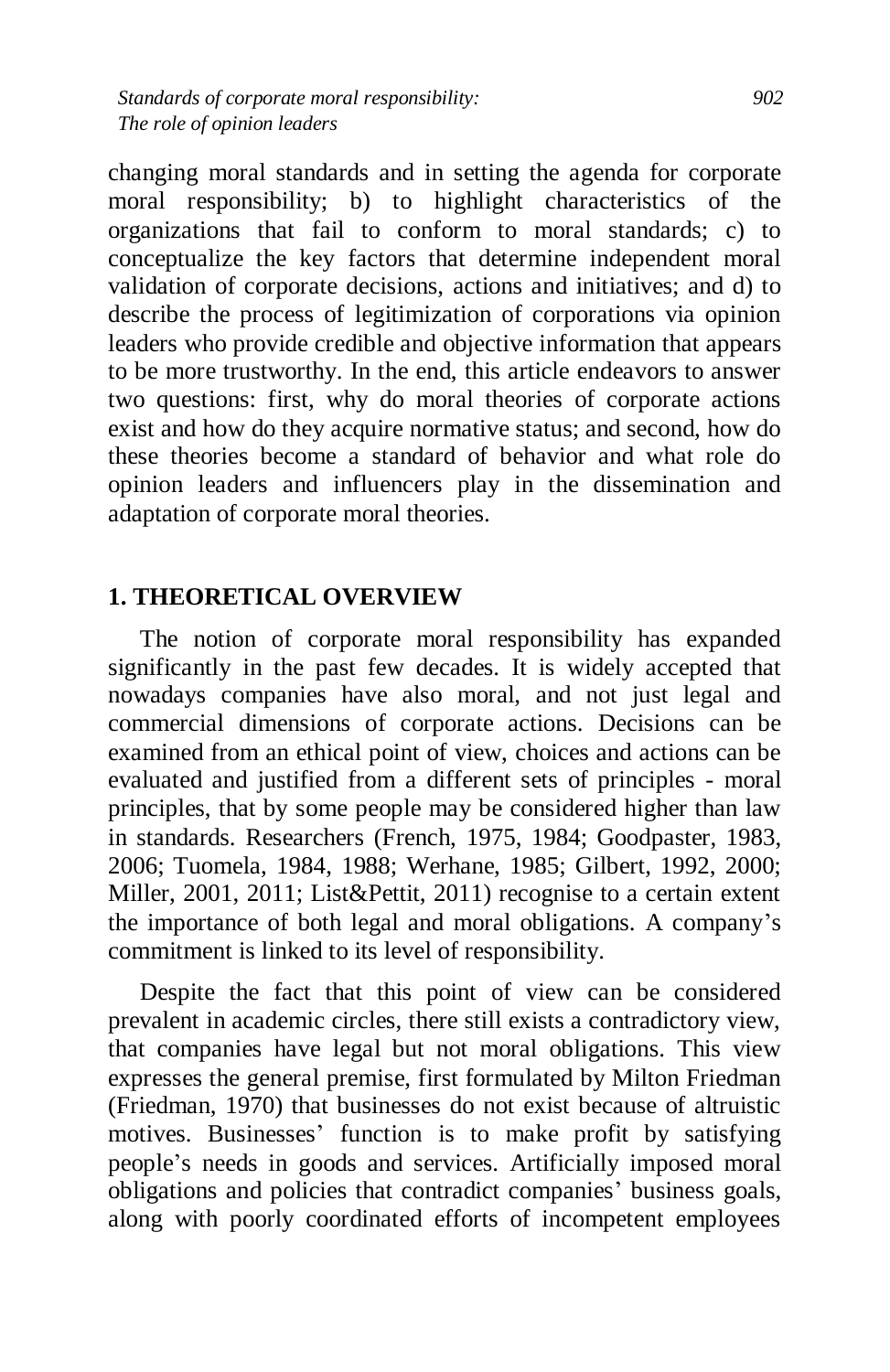who are responsible for fulfilling moral obligations in form of some special policies, often lead to misallocation of funds, time and other resources. As a result companies get involved in activities that are not beneficial for their commercial performance. Those who reject the idea of positive moral obligations that corporations may have also point out that by allocating corporate funds to the support of various efforts in the interest of the general public, companies act unethically towards their shareholders: in essence spending other people's money. Ethical value of actions as far as the general public is concerned is also questionable - unless a company is completely selfless in its ethical efforts it creates a false impression. But such complete selflessness is rare and unnecessary.

For example, in speaking about the challenge of international tax treatment Jan du Plessis, the Chairman of Rio Tinto, said "it is up to governments to put in place legal structures and tax regimes which have the desired outcome. … Companies cannot be moralist, they can only follow the law." (Boyd, 2014). He believes tax minimization is not an ethical or a moral issue.

From the corporate point of view, a voluntarily accepted moral obligation can be a means utilised for attaining specific business ends. And unless these ends are specified and properly described as measurable and attainable, any policies are at risk of being targeted at society in general and at no one in particular, and the efficiency of the efforts becomes questionable. In this worldview, the notion is that morality is not in the domain of business nor part of its agenda. It is a popular belief that the questions of moral responsibility are outside the domain of business.

Despite the existence of this approach, it is impossible to deny or defy the fact that business activities do have both a financial and a moral dimension. It has a moral dimension because any business activity is primarily about relationships with and between people, whether colleagues, customers or communities. It is a social interaction; it is something done unto other people. Business is one of the areas where morality can be applied specifically to the realm of relationships among people to examine actions with regard to their justness or goodness or morality.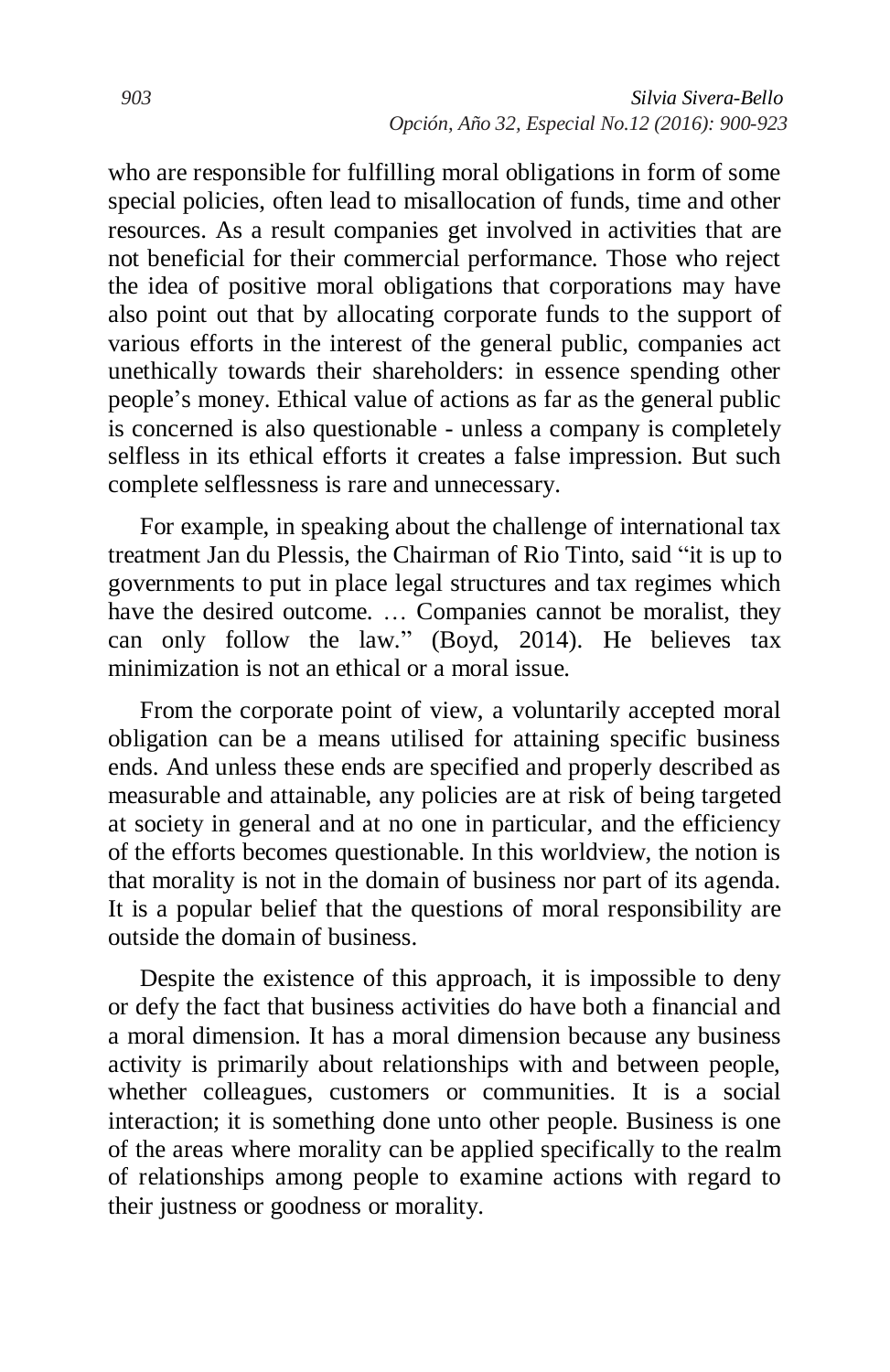Business has a moral dimension because good decision-making involves making good and wise choices. It has a moral dimension because ethics deals with the means chosen for interacting with one's fellows, it is about "what you do unto others". And businesses constantly "do unto others", their actions necessarily presupposing some interpersonal conduct.

Corporations are moral agents, and have moral obligations, and moral responsibility. This is different from a narrower concept of corporate social responsibility, which is understood as "the obligation of decision makers to take actions which protect and improve the welfare of society as a whole along with their own interests" (Davis & Blomstrom, 1975) or the responsibility of a company for the totality of its impact (Werther & Chandler, 2006). Expressed in James Grunig's (2000) point of view, public (moral) responsibility is understood to be the commitment that derives from the basic management of the organisation; social responsibility, on the other hand, comprises that which derives from the ability of the organization to develop roles and therefore influence the society around it.

On a basic level the organization has to follow established norms and comply with the labor and economic commitments which derive from its own management. On a second level, responsibility is developed by influencing a broader social environment and becoming involved in areas of general interest which transcend the organization's reason for being. Corporate social responsibility (CSR) imposes a potentially vaster obligation on corporate actors as corporate citizens, which seems to go beyond moral obligation, thus becoming political, attending to broader social conditions and possibilities. Because the political realm is governed by concerns other than the moral - in particular, concerns about authority and the use of coercive force, - we will focus mostly on the issues of moral responsibilities rather than CSR.

At the same time expectations of corporate morality also have a normative dimension, since they refer to the questions of what actions can qualify and be labeled as moral. The questions of corporate morality belong to the domain of normative ethics: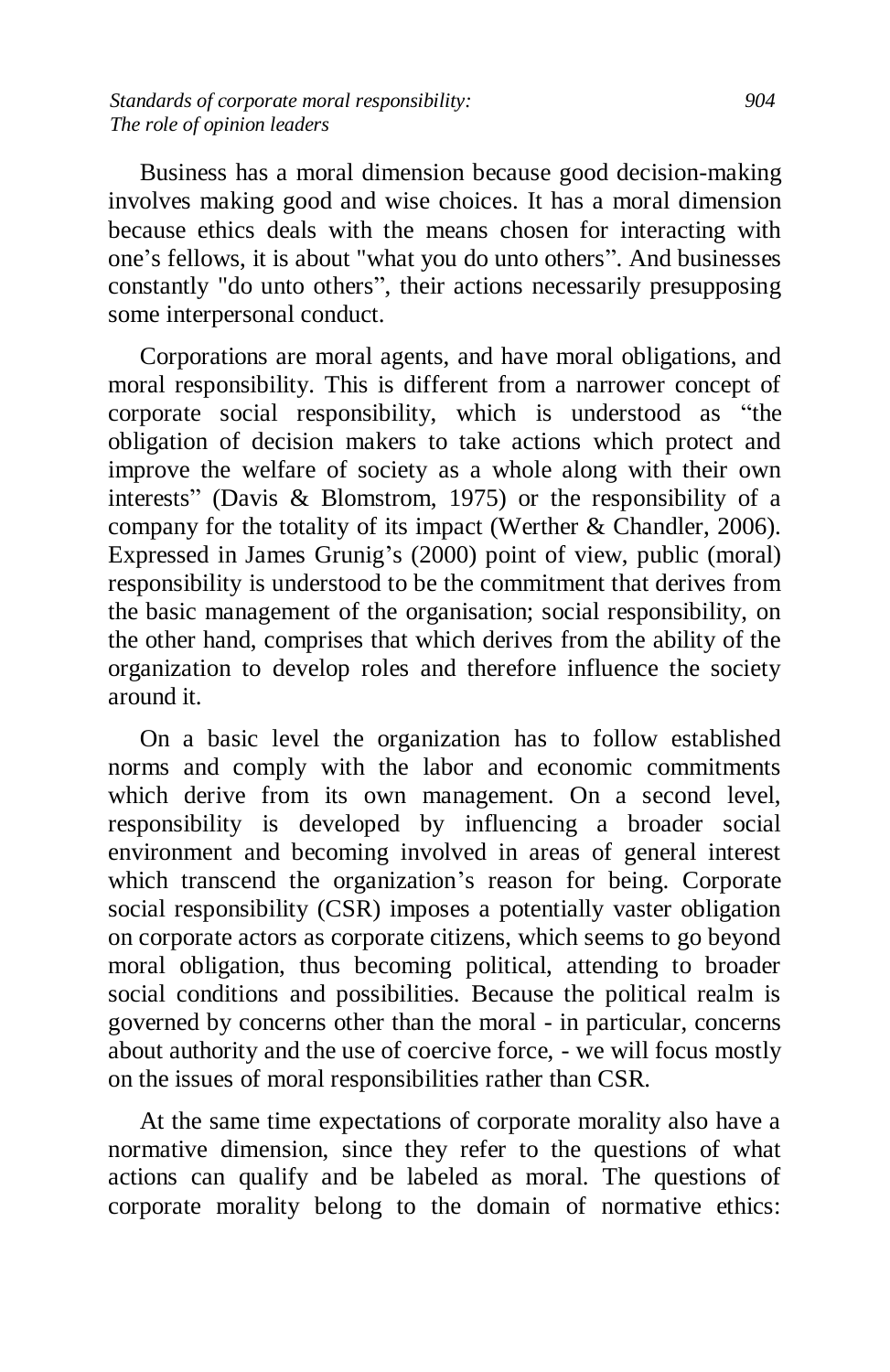attempting to answer the set of questions that arise when considering how corporations ought to act, morally speaking. Normative ethics is concerned with moral norms. A moral norm is a norm in the sense of being a standard with which moral agents ought to comply. It is meant to guide our actions, and to the extent that people or organizations do not comply, we may be judged morally—that is, morally blamed. This is then the meaning of a moral norm.

These are the reasons why moral questions also occupy the mind of a contemporary executive - they are concerned not only with what their legal obligations are, but also what moral obligations could be, and what the consequences would be of failing to fulfil these obligations. In other words, executives are concerned with how they ought to act from a moral point of view. As Christine Korsgaard puts it, "Why should I be moral?" (1996:9).

#### **2. DISCUSSION**

#### **2.1. Social purpose of corporate morality**

Moral norms are **devices** that are used for creating a society in which wrong actions will be considered unacceptable; it's a means for creating certain social circumstances where companies will be morally blamed for performing (or failing to perform) certain actions. In this sense normative moral concepts are a means for attaining particular goal, or a human device for the realization of some definite ends - creating particular social circumstances.

The question most people interested in moral theory applicable to corporate actions want answered is what shape "society" should take and how companies should be expected to act. They want to know what institutions should be established and which norms enacted as consistent with the ideals of justice, virtue and moral values. So the relevant question to ask in relation to any proposed moral norm is not why companies or organizations should be interested in acting in accordance to this norm, but why the general public should be interested in developing a society that adopts this norm as a general standard of telling right from wrong. Those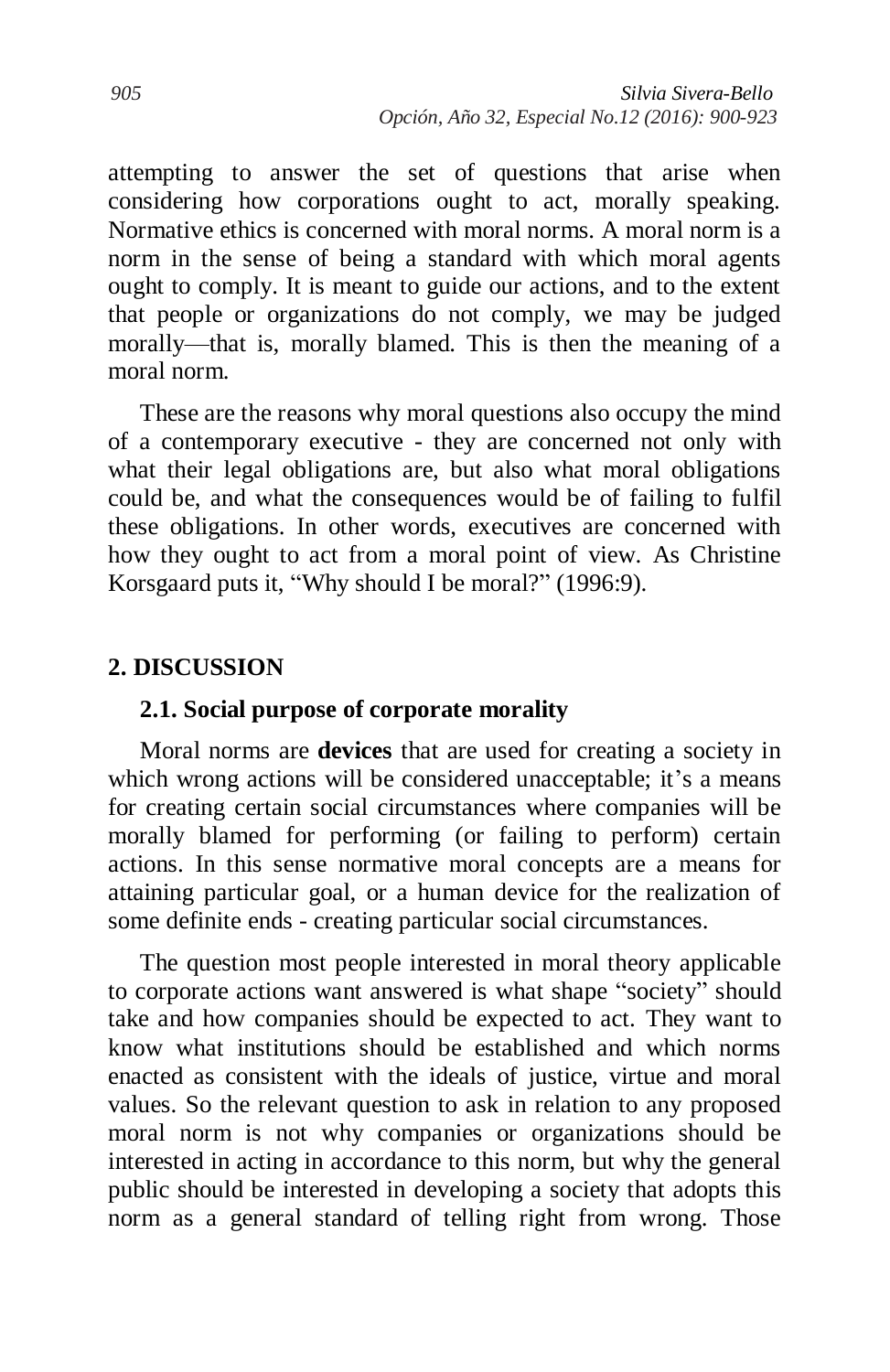norms aid the development of particular standards of social interactions, creating certain social circumstances, as was suggested in the concept of society-based constructivism by David Copp (1995, 2007).

This is why we are currently concerned with the question of why the public or various groups of stakeholders should prefer to create social circumstances that will be based on a certain moral norm, or why they should agree to consider a particular norm as a moral standard for society in some ways imposed on corporate actors. It is obvious that we are not talking about individual moral preferences, but rather about a particular social device that functions in a particular way. Therefore the relevant question that we should ask is why should anyone be interested in having a society in which corporations are required to hold moral responsibility for their actions? Or, to put it in more conventional terms, why would anyone want to have a society where, for example, companies are held responsible also for injuries users inflicted on themselves, even when the company could not have prevented it?

The question is not what corporate executives' subjective moral preferences could be. Moral standards cannot stem from selfishness, since selfishness and the lack of concern for others as a principle is incapable of the relevant understanding necessary to sustain it. This principle would not become a shared value; there is a logically unavoidable conflict of interest as applied to a society, so this idea is self-refuting. If a moral norm that is proposed can not be aligned with subjective preferences of individuals that form a society, then this norm will be considered useless and will not be accepted.

In fact, if we take a step back and think about reasons why we are interested with the questions of corporate morality, it is precisely because we want all the different decisions made by corporate executives to be moral. Most people are concerned with the question of morality because they have a strong subjective preference not to be treated badly; the idea of being treated immorally is something for which each of us has a very strong sense of resentment.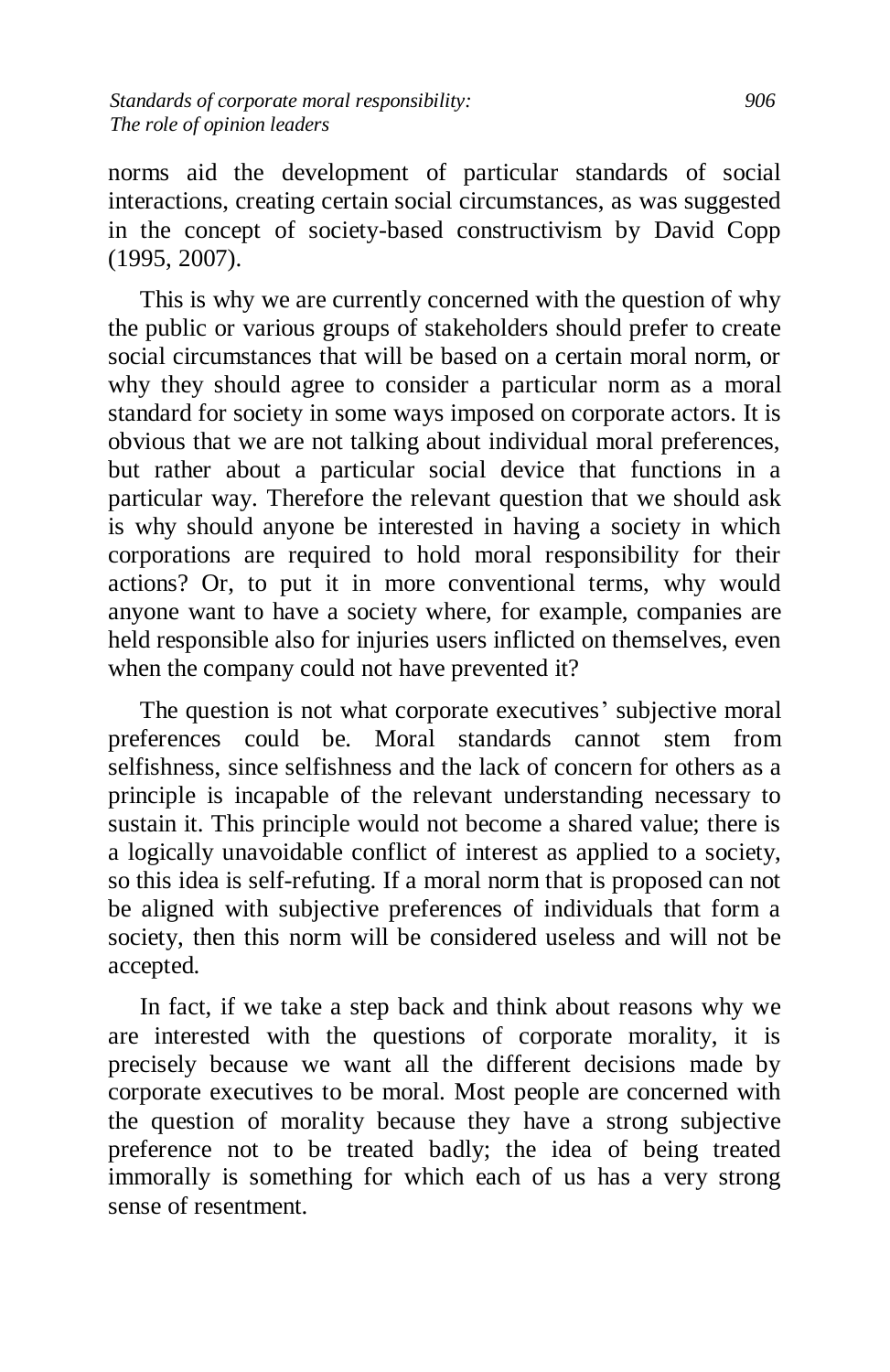Some people argue that we also have a feeling of resentment to the idea of others being treated unjustly (Mises, 1988). However, as human history seems to demonstrate, the amount of empathy that a given human has for another human may vary both among individual humans and with respect to particular situations. Empathy is a highly subjective emotion. An individual preference to be treated fairly seems to be a much stronger driving force for our pursuit of the foundation of justice and fairness. Most corporate executives would feel more comfortable when they use unethical means to achieve their goals as compared to situations when an unethical means is used against themselves. It's less stressful to be a wrongdoer than a victim of wrongdoing.

Our general suggestion is that the reason why someone might want to have such a society lies in a very subjective preference to be protected from unethical or immoral actions of corporations. The vast majority of people prefer not to be victimized by corporations or exploited in terms of labor practices, the environment, etc. We would even suggest that the "groundnorms" of corporate morality originate from our desire not to become the victims of misconduct. So, adopting and promoting the moral standards of corporate actions means developing a society that satisfies the general human preferences not to be mistreated.

Where we can develop effective moral norms that reflect subjective preferences of the people, those laws would promulgate in the key opinion leaders, and would have an effect on widely accepted norms. Then approbation and goodwill for following the norm, and reprobation and ill will for violating it, become common. This approbation and reprobation also generally become internalized, forming the consciences of individuals. As a result a particular action becomes frowned upon or even punishable (Sanchez, 2011). As a means, moral norms and requirements are not evaluated on the grounds of their goodness or badness, but rather on the grounds of their effectiveness or usefulness for the attainment of the ends chosen and aimed at. It is important to stress that we are not trying to establish why a particular company or a particular executive ought to adopt or follow a particular moral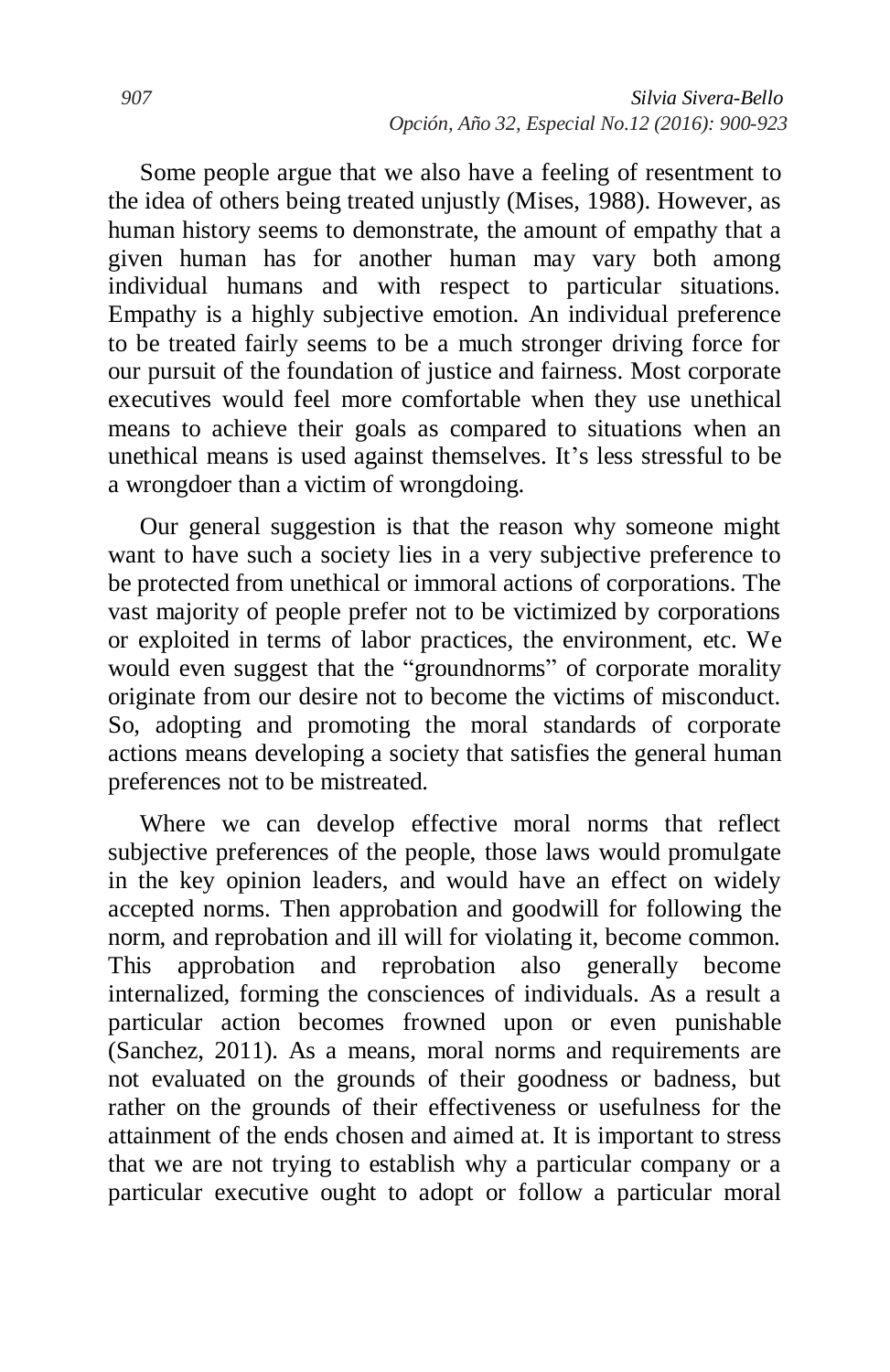norm; we are merely trying to understand how the norms, once established, affect corporate decision making.

Corporate moral norms are **not** a part of objective moral theory (if anything of this sort can exist); neither are moral norms instruments or devices for corporate decision making. It is true that there is no reason besides arbitrary preference for a company or board or a particular executive to change his conduct and conform to a particular norm of ethics if not doing so will cause him no harm. And therefore if a corporate actor or body of actors can act contrary to the norms of a given moral norm and yet avoid the negative consequences described by that norm, to this extent she or he may continue to act in the manner to which she or he is accustomed, safe in the knowledge that the specified negative consequences will not befall him or her. (Conill, Schönwälder-Kuntze, & Luetge 2013).

Of course, there always will be a number of stereotypical business executives for whom revenue and short-term profits are all that matter, regardless of how many people may be mistreated along the way. Some executives are proud of being ruthless and scornful of factoring any morality into their deals, taking maximum advantage of any weakness in their opposition wherever they can.

But this should not necessarily mean that in studying corporate morality we should conform to selfish ethical egoism. Doubts could lead to agnosticism or nihilism or even to suggest that since there are no correct answers corporate morality just doesn't exist at all. Yet there is no reason to succumb to moral relativism. We think there is a way to overcome this seemingly unsolvable problem by clearly identifying the roles of moral norms.

Moral norms are not tools for personal decision making. They are devices for creating particular kinds of social circumstances, conditions. The confusion arises from imprecision in terms. Moral norms are not there to conform to or not to conform to. The question of how to make sure that people decide to conform to a particular norm is the question of the norm «enforcement», which is a totally different issue - how to make sure that once the norm is adopted people actually prefer to follow it.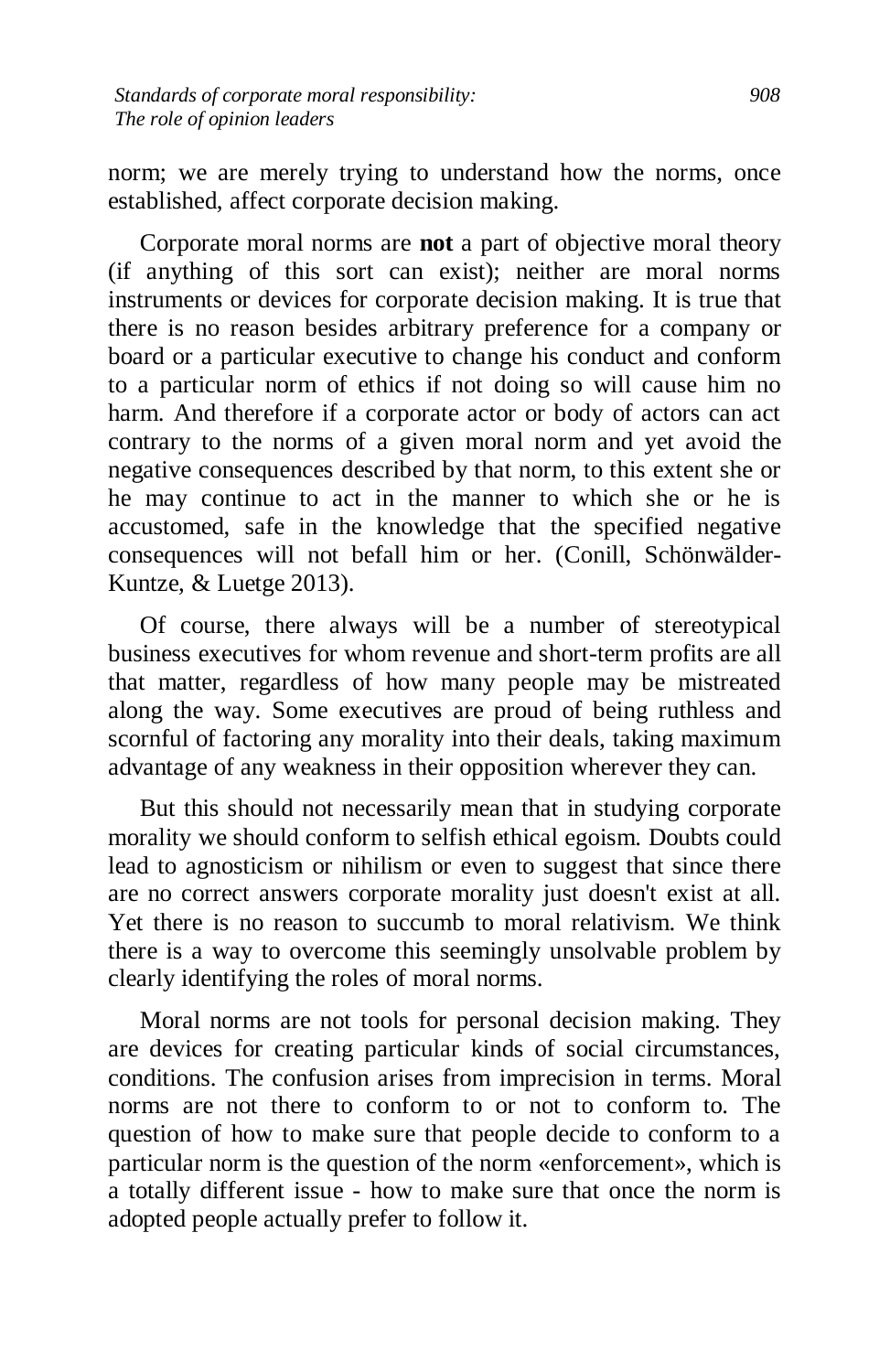Moral norms can take on a life of their own, and become ends in themselves. When making decisions that are covered by a moral norm, individuals do not deliberate over the ultimate utilitarian considerations on which the norm is based. Instead their decision is immediately determined by social pressure and conscience. And the nature of social pressure as well as the processes of its application is a key element of our understanding of the issues in question.

#### **2.2. The role of opinion leaders**

Opinion leaders can be defined as influential members of a community, group, or society to whom others turn for advice, opinions, and views. Opinion leaders are the filters of ideas and information. Opinion leaders engage with the media where their ideas are spread to the wider world of those who care about the industry, issue, interest or ideology (Katz & Lazarsfeld, 1957; Merton, 1957; Weimann, 1991).

The role of the opinion leaders does not boil down to jumping into decision-making processes and advising executives on what they ought to do. Instead they influence the creation of social expectations and concrete circumstances that are reflected in intersubjectively understood general rules that executives can refer to in their general strategic thinking (rather than in a moment of crisis-solving). If a particular opinion leader is in promoting some norms generally successful, those general rules will become integrated into the intersubjectively accepted and widely recognized moral norm that corporations will be expected to follow; otherwise their actions will be blamed, and public acceptance will vanish.

If opinion leaders realize that, for example, it is not morally acceptable to maximize profit at the expense of people and the environment, and they convince the general populace of that fact, this revolution in public opinion would engender a revolution in the prevailing morality that will influence behavior of decision makers, making companies come under even greater public pressure to deliver on their broader moral responsibilities.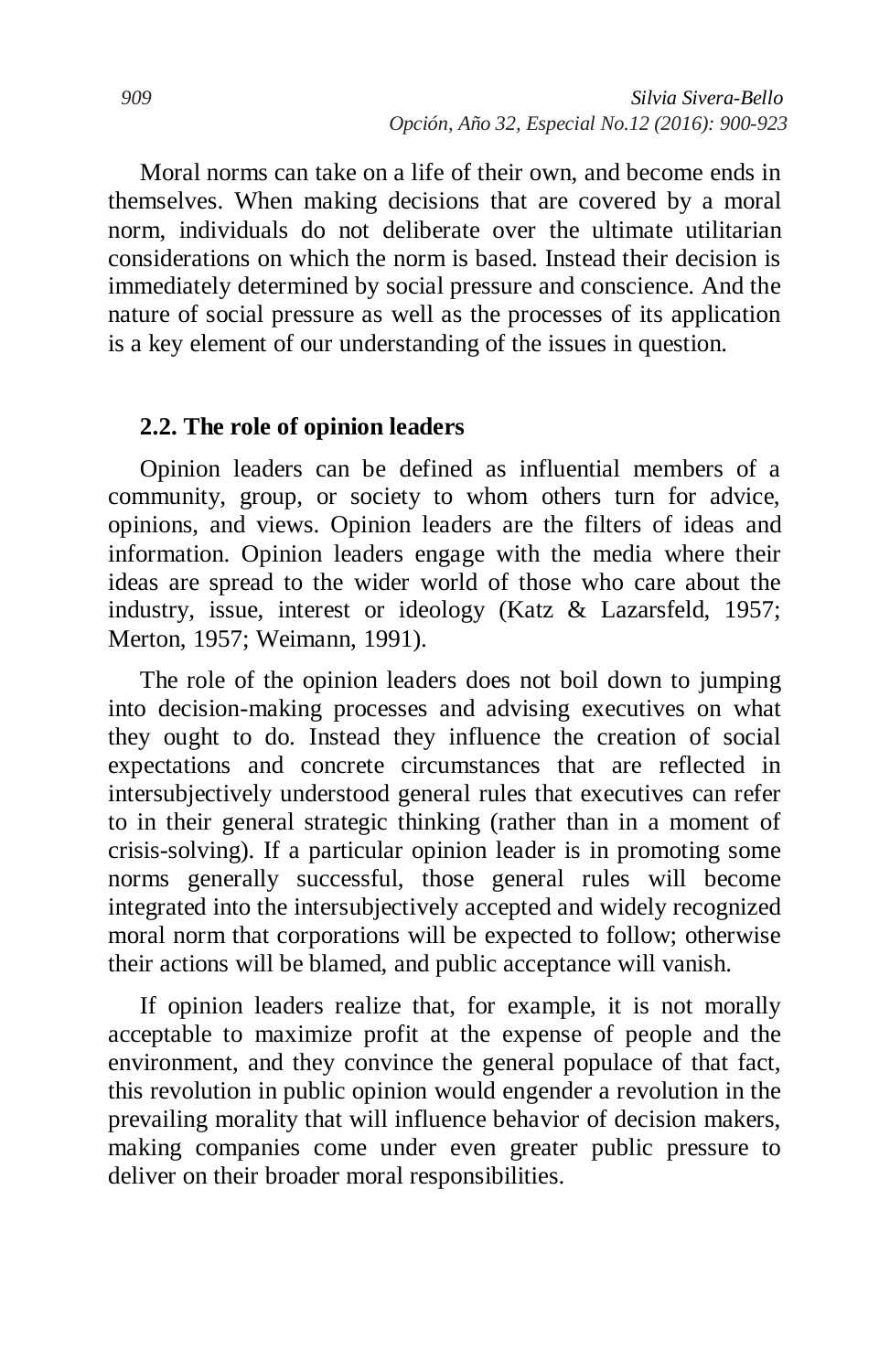The role that opinion leaders play in changing moral standards is in setting the agenda for good corporate behavior and for highlighting those organizations that meet or fail to meet these standards. They have the authority and status in society as they interpret, endorse and reinforce corporate messages to internal as well as external stakeholders.

Because the public want an independent view on how moral a particular company is, there is a demand for independent moral validation of corporate decisions, actions and initiatives. In response to this demand opinion leaders try to provide credible and objective information, that appears to be more trustworthy because opinion leaders are assumed to be beyond corporate control.

Independence and regular public exposure makes them influential enough to set the benchmarks and basic requirements for corporate moral standards. Often such opinion leaders are also the primary – and sometimes only – source of information on moral validation of corporate initiatives for many stakeholders (Morsing, 2005).

# **2.3. Public agenda and public diplomacy**

**Public agenda** has always been based on social engagement and moral responsibility. Public expectations of corporate morality are linked to the construction of the public agenda, which means a symbiosis of the media and the political agenda. Ordeix and Duarte (2009) mention that when speaking about corporate morality (as well public diplomacy) we are also speaking about an agendasetting process; corporations practicing corporate diplomacy generally have the ability to perform because they mobilize "thirdparty endorsements" with foundations or think-tanks. The latter are expressing the intention to become opinion leaders in a specific subject: in this way, the "soul" and essence of the organization and company's personality are better defined through the endorsed moral norms.

Corporate diplomacy and engaging with opinion leaders goes beyond "public support," which means that it is not compatible with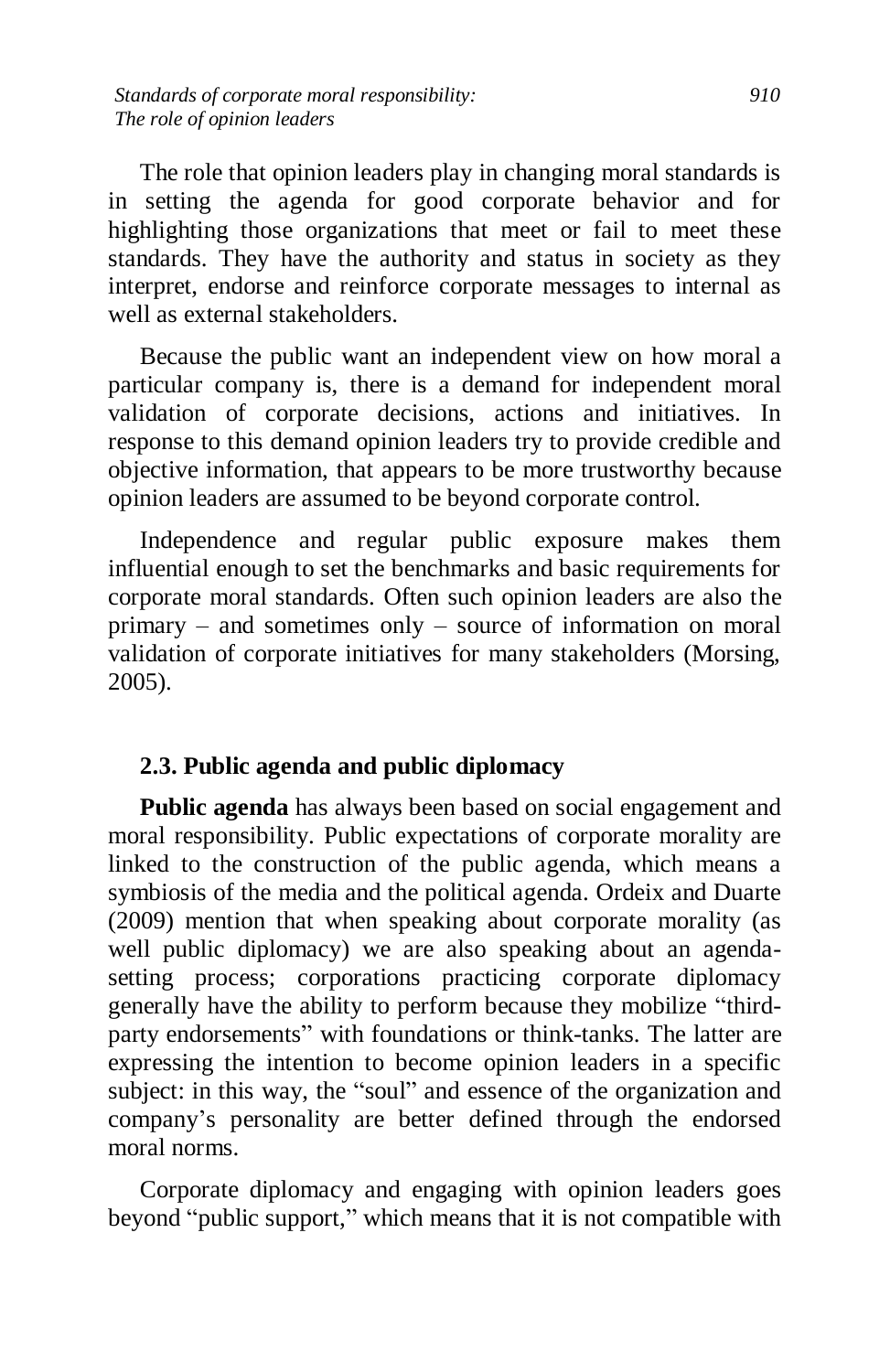a simple agenda-setting process (McCombs & Shaw, 1972). In other words, corporations no longer need to rely on influencing the public agenda by influencing the media agenda (and thus the published opinion) through formally organized opinion groups. More likely, corporations will operate under the premises of "agenda building" (Cobb & Elder, 1971), meaning that they will be able to mobilize the formal agenda (the set of issues that decision makers have accepted for formal appreciation) and place public policy issues directly in the decisional agenda even without needing to go through the media agenda.

In this sense, either corporations or other kinds of organizations behave more and more as opinion leaders themselves at an upper level conditioning the agenda. According to this, perhaps we should not find it so strange when we see an increasing (however suspicious) harmony between public and companies' opinions.

If we understand corporate moral values to be the attitude preached by the company and upon which its principles of coexistence are based, companies that seek to generate a strong social activity and establish significant internal cohesion tend to have their moral values and complicities very well defined. In fact, a company is no longer understood to be morally committed if it has not adequately developed its reference values. Therefore, a company generates an identity to differentiate it from the competition when it demonstrates coherence with the attitudes it expresses.

But of course it also works the other way around. Individual and institutionalized opinion leaders can build their authority as influencers and set the agenda by themselves, for a wider variety of issues, including the issues of corporate morality. And then the executives have to respond to the changes in the requirements and adjust their policies.

As it got more difficult for a company to find everyone who is relevant to their causes, working with opinion leaders has evolved over the last few years from using them as a medium for disseminating messages and setting the agenda, to monitoring their opinion in order to identify emerging issues. Opinion leaders have a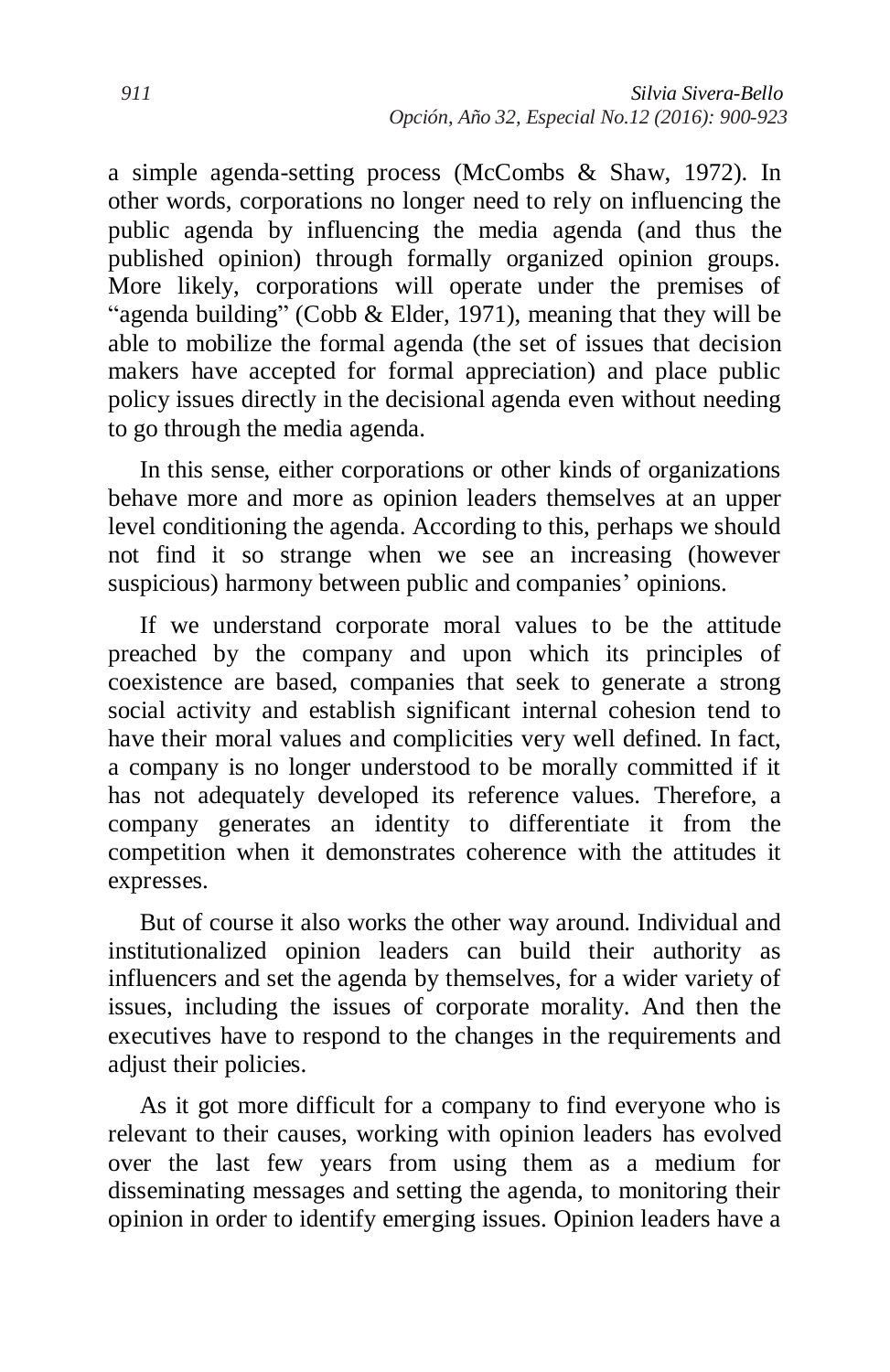public that trusts them and whose "followings" agenda is influenced by their opinion. By focusing on what opinion leaders are saying, companies can have better understanding of the changes in public expectations about morality.

# **2.4. Moral norms and corporate reputation at the age of the Internet**

Opinion leaders' ability to reach a larger number of people and make a memorable impression became enhanced because of the social media that gave them a disproportionate impact on the publics. The main consequence in regards to moral issues is that the influencing potential has shifted. Prior to the social media revolution companies would work with opinion leaders to disseminate their vision and viewpoint, and a significant percentage of professional literature focuses on how opinion leaders can be used to influence public opinion in the interest of the company.

This becomes an increasingly important issue in the era of social and interactive media. Jordi Busquet (2006) states that interactive media allow new methods of private cultural consumption, new scenarios that produce a closer distance between the creations and usage of media. The net is full of so many virtual communities, millions of users who establish different type of relations with other users around the world, who have their same interests, opinions, values, etc. (Le Boterf, 1999). There are many companies which need to create virtual communities. Knowledge management in virtual communities is essential to achieve the engagement between the corporation and its public (Wasieleski, 2001). This is possible through the relations they establish with the opinion leaders, considering them as the ones who are able to transfer knowledge, opinions and corporate values to a large number of people.

In virtual communities, lots of companies count on opinion leaders to enlarge the awareness of the corporate values in the virtual space. Those opinion leaders that keep the corporate information updated on the net are the ones who lead cultural changes and adapt the company to the social claims. Grass-roots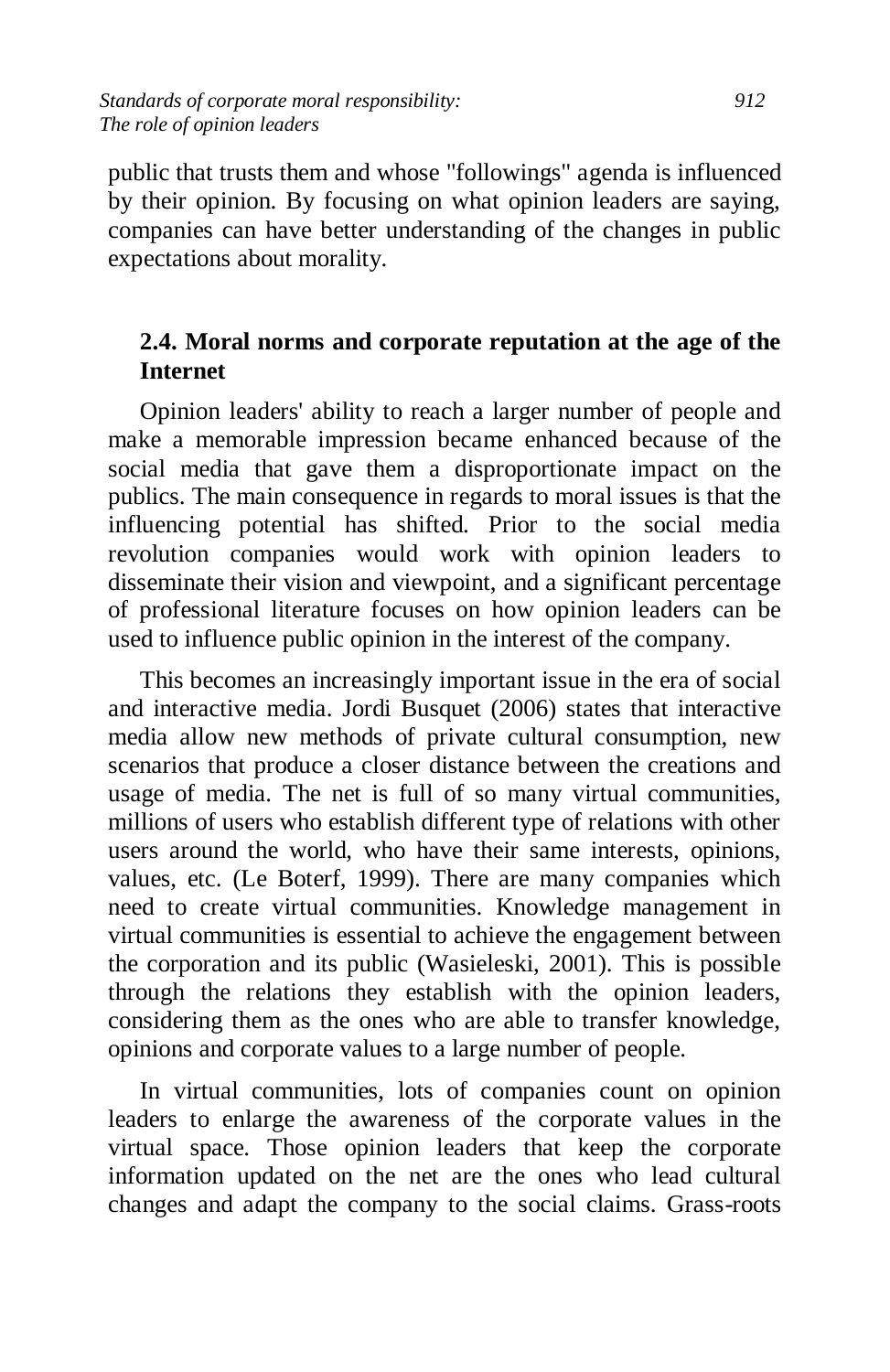communication processes enable social involvement, engagement and commitment. This only occurs when the organization is an opened system and has a horizontal communication structure (Mintzberg, 1992).

It is important to engage with opinion leaders not only because they can be instrumental in spreading a message, and garnering support, but because they are capable of influencing expectations, changing behaviors and creating whole new sets of circumstances for corporate actions. While every opinion leader is unique, their combined power and joined efforts (although not necessarily coordinated, but rather cumulative) can change the landscape significantly.

For instance, over the past few years, a company's scope of moral responsibility has extended to suppliers as well as to customers. Opinion leaders managed to draw attention to a number of companies whose suppliers have inflicted injuries on some third party. The fact that some of the unethical actions of particular manufacturers were disclosed bears nothing new in itself. What is new, however, is that the companies who have nothing to do with the issue apart from outsourcing some business from those who are responsible were morally blamed. And they now have to accept the consequences and take actions. For instance, Inditex (Spain) expelled one thousand suppliers for not following the basics of the human rights (Amado 2005).

Another example is Apple Inc. that faced a slew of bad press following deaths and reports of suicides at its China supply firms, when three workers at Foxconn Technology Co Ltd died in a blast from ignited dust from polishing iPads, and labor rights groups (for instance, Geoffrey Crothall from a Hong Kong labor rights organization) said 18 workers at Foxconn sites killed themselves, or tried to, in 2010. Apple CEO Tim Cook described the probe as an "unprecedented" audit to mitigate longstanding criticism of the maltreatment of workers at some suppliers (Malone & Jones, 2010; Moore, 2010). Apple Inc. has been perceived as accessory to the mistreatment of workers by their supplier (Foxconn), even if they have not been directly involved. This change in attitude brought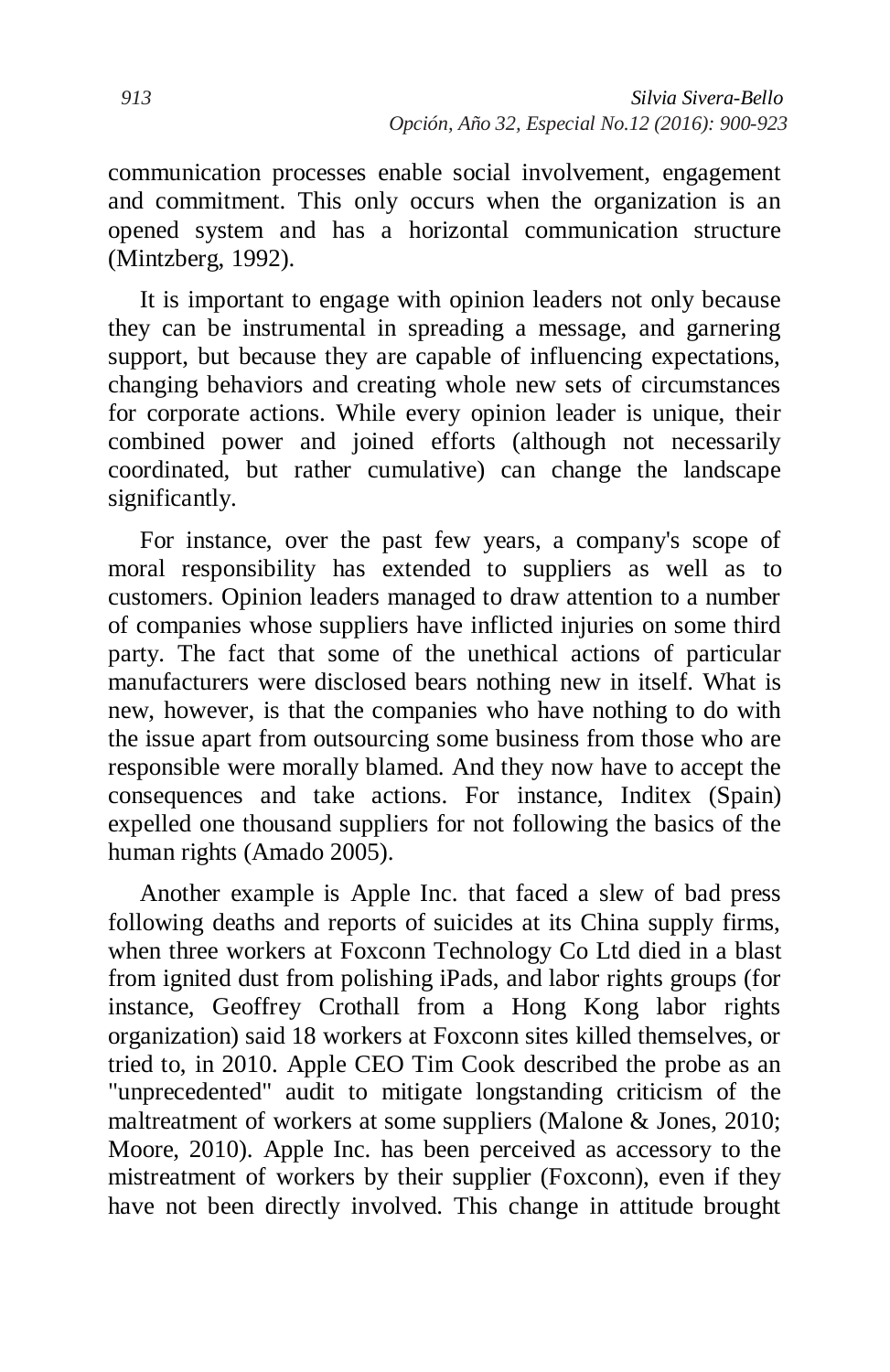about by the change in public opinion resulted in emergence of new practices: companies are now regularly engaged in onsite inspections.

#### **2.5. Public expectations and community pressure**

Online opinion leaders can substantially influence public expectations, and therefore monitoring emerging concern about moral expectations from corporations that they raise is essential. Moral responsibility is an extremely human-focused topic, that deals with a subject of highly controversial nature on which different actors hold varied subjective views. Once these topics get into the orbit of opinion makers' interest, opinion leaders use them for further promotion of their status through communities. This way opinion leaders maintain their status and also affect the opinion of the wider public, which is their primary concern - opinion leaders seek to obtain more media coverage than others. They seek the acceptance of others and are especially motivated to enhance their social status (Rose & Kim, 2011). Online opinion leaders earn the support for their ideas, and effectively promote the concept of further moral responsibility for companies, thus engaging in a perpetual spiral.

Communities become more engaged in an issue and more passionate about it with more stakeholders supporting the issues. It became easier in the age of social media, since social media are by far the most effective channel for spreading emotionally-loaded topics. Those online opinion leaders not only engage in criticizing corporations, but they also demand that corporations fulfil their moral responsibilities, as duties they encounter in the practice of their business operations: treating employees fairly, protecting the environment, etc. Besides, they set new expectations for corporate socially minded leadership to improve conditions for everyone reducing the gap between rich and poor, solve social problems, etc.

Sometimes the initiative and concepts that opinion leaders promote are intended to changing behavior patterns. Opinion leaders expect more from companies than the general public and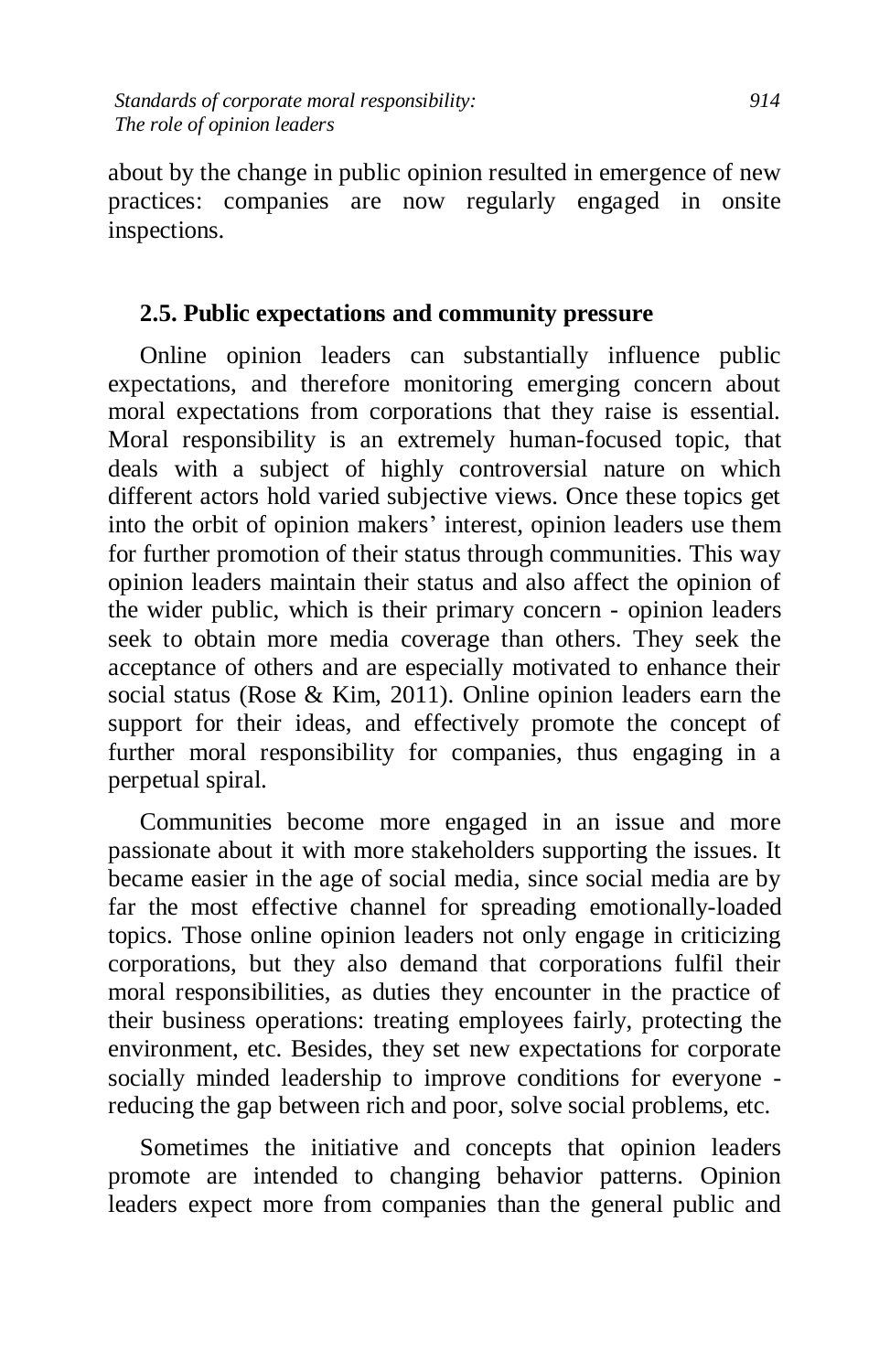they are more engaged in issues related to corporate morality. They are more ethically demanding than the general public and more likely than the general public to morally blame irresponsible companies.

For companies, this can mean the necessity to conform and adapt under even greater public pressure to deliver on their broader understood responsibilities. Besides, ethical consumption and conscious consumer behavior (as well as investing) seem to grow as the general public follows the lead of opinion leaders, creating expanded market opportunities for morally responsible corporations.

Those opinion leaders that change expectations and really set the agenda for corporate ethics and morality are also often the ones that disagree with the already existing corporate practices. These are not the people that help companies to spread their views, but rather originators of insights and creators of new issues. This is why exploring their views, constantly monitoring their communication initiatives and engaging with them is so crucial. Expectations of corporate morality is not a static constant, but rather a constantly evolving set of beliefs and values, shared by the general public under the influence of multiple actors.

# **3. FINDINGS**

#### **3.1. Following moral norms and legitimacy**

Dealing with emotionally charged issues and expectations about morality of corporate actions requires handling criticism and speculations. This becomes increasingly important online, where opinion leaders are especially effective in influencing public opinion. When formulating and forming those moral principles and convictions these rational, even utilitarian arguments are increasingly important for shaping a healthy discussion about values. Analysing moral issues, problems and dilemmas that are a part of corporate decision making is an overheated topic that seems to attract constant attention in search for optimal solutions.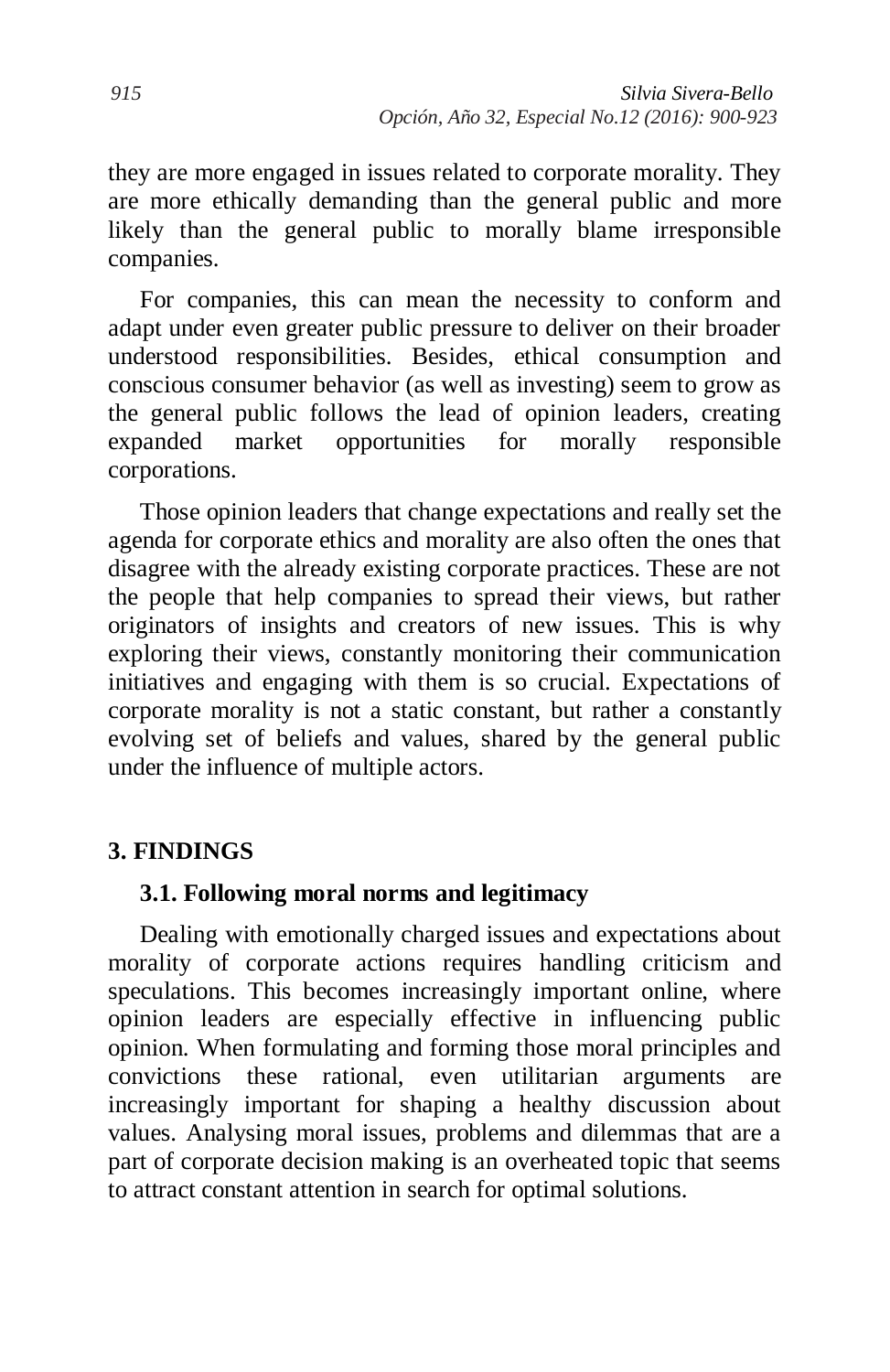Most people agree that amoral and immoral corporations will have to behave better, and if they do not they will face consequences due to the transparency and immediacy of the social media reaction and the speed at which consequences can appear. In the age of instantaneous internet blaming, most corporations already understand that they must appear to be doing the right thing. Social networks and effective media are good at exposing bad practices and rewarding better ones, and as the networks continue to mature, transparency may improve further.

It is worth keeping in mind that two of the most important functions in public relations are to avoid incomprehension between the companies and the public, while making the information available to everybody. When a company tries to dialogue with public, it is in fact looking for internal and social support to legitimize and reinforce corporate principles and values. This can happen either way, internally or externally.

A basic definition of legitimation is an act of faith based on the sharing of the same values and objectives of both sides. Organizations are usually seeking for legitimacy to act and represent; this is part of their leadership principles, being the first stage for successfully shaping the effect of public diplomacy. In fact, we need to pursue a number of standards to engage citizens into building a society based on commitment and mutual understanding.

Legitimacy and power can exist independently or can be combined to create authority. Working for the general interest is normally recognized as a valid way to develop moral authority. And this is why some organizations decide to work under the claim that they are satisfying a general social demand, complementing public administration tasks. When doing this, it is fundamental that organizational values emerge as coherent with this social demand, and both should be aligned. The real symbiosis appears when society's values and organized groups'/organizations' values are successfully balanced between interest and expectations, a key element of modern legitimacy (Ordeix, 2013).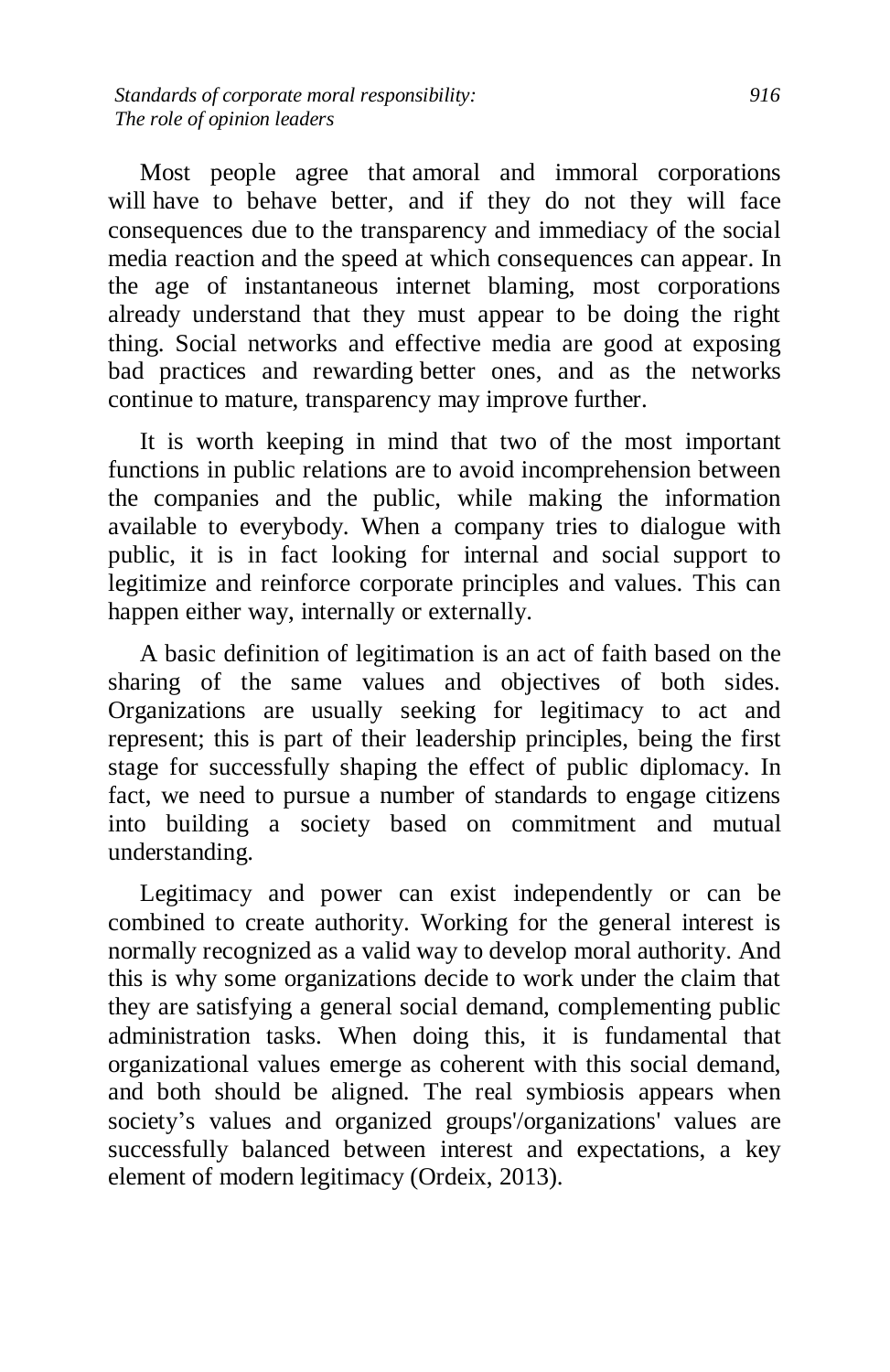Groups and organizations strengthen their attitude when they commit themselves to aspects which interest or comprise the social activity of the city or country in which they operate. This identity and these values are often expressed through public activities, or through declarations of organized group principles, such as deontological norms or plans and reports pertaining to sustainability and social responsibility. The greater the number of public relations actions organized by a given company, the greater will be their legitimacy in the social arena. There is a certain fight to keep the opinion leaders' support in order to achieve more and more moral legitimacy.

We are using given legitimacy to reinforce core moral values of most representative organizations of the community. Many experts say that globalization means localization. One thing goes with the other. Opened organizations are more and more synergetic with local opinion leaders, especially those who are part of the close community.

But that does not mean that moral norms themselves are relativistic or culture-specific. The language and forms that a norm might take can be culturally determined. For instance, what counts for obligations towards employees and fair treatment may vary from country to country. The influences of the wider cultural environment are based on deeply rooted, fundamental values learned in early childhood; influences of the closer (organizational and professional) environment emanate from more superficial norms and rules relating to particular behaviors (Hofstede, 1985). Besides the impact of corporate norms on actual behaviors is strong or weak depending on local cultures (Guillon, 2008).

But even within the context of a particular culture companies cannot afford to think that once they have adopted a particular moral norm or voluntarily accepted certain moral obligations, the issue is settled for good. Because of the ongoing conversion about them, corporate moral values are always open for further criticism and debate. Thus there is no room left for permanent, static values, or limits to evolution. Isolated or artificially protected from changes, corporate moral standards become less effective in serving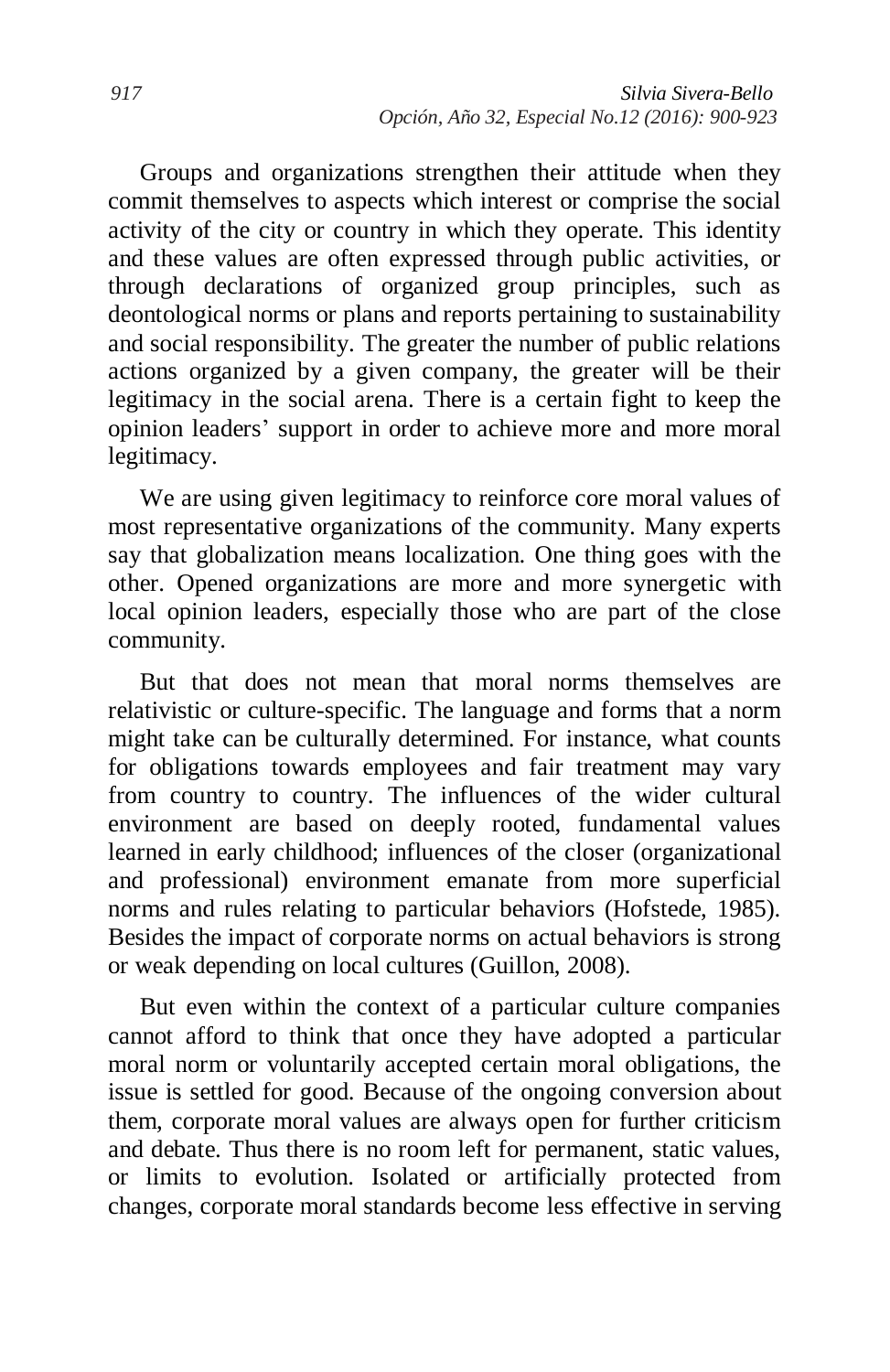their purpose of increasing public acceptance and make companies more vulnerable to negative exposure.

Emerging new opinion leaders create one of the most important concerns for public relations managers - to keep opinion leaders 'under control'. In the contemporary world of the online social networks this is becoming increasingly difficult: the reason has been explained by James Grunig (2006), professor at Maryland University, who defined activists as those who employ the net as their own means of communication. Those groups have a wide variety of sources of information to build up their arguments to become part of the agenda.

Having a list of key people with names of individuals and groups of influence and setting strategies to approach them is nowadays required in any PR practice (Ginesta & San Eugenio, 2013). Nevertheless, these groups can work against each other when they are competing for the same core values in terms of sustainability, equity and ethics, among others. When dealing with several publics/stakeholders we need to identify the opinion leaders who are acting against or for the general interest. Institutions, companies or other kinds of social organizations (for instance, No Government Organizations) like to have their own ambassadors spread all over the world to defend and fight for their causes. For example, the synergies established by the Catalonian soccer club, FC Barcelona, and the government of Qatar can be analyzed using this perspective. San Eugenio and Ginesta (2013) identify a country-branding strategy for Qatar when the Arabic country is using FC Barcelona as a social ambassador in Europe.

We cannot conceive that an organization could establish social commitments without having beforehand the right approach to fulfil certain social commitments with its stakeholders. It would be improbable to think of a company that expresses its attitude differently depending on the public, on the group or on the opinion leader.

The role of personal relationships is therefore fundamental in bearing testimony to an organization's public responsibility and as a step towards solid and coherent social responsibility. In this respect,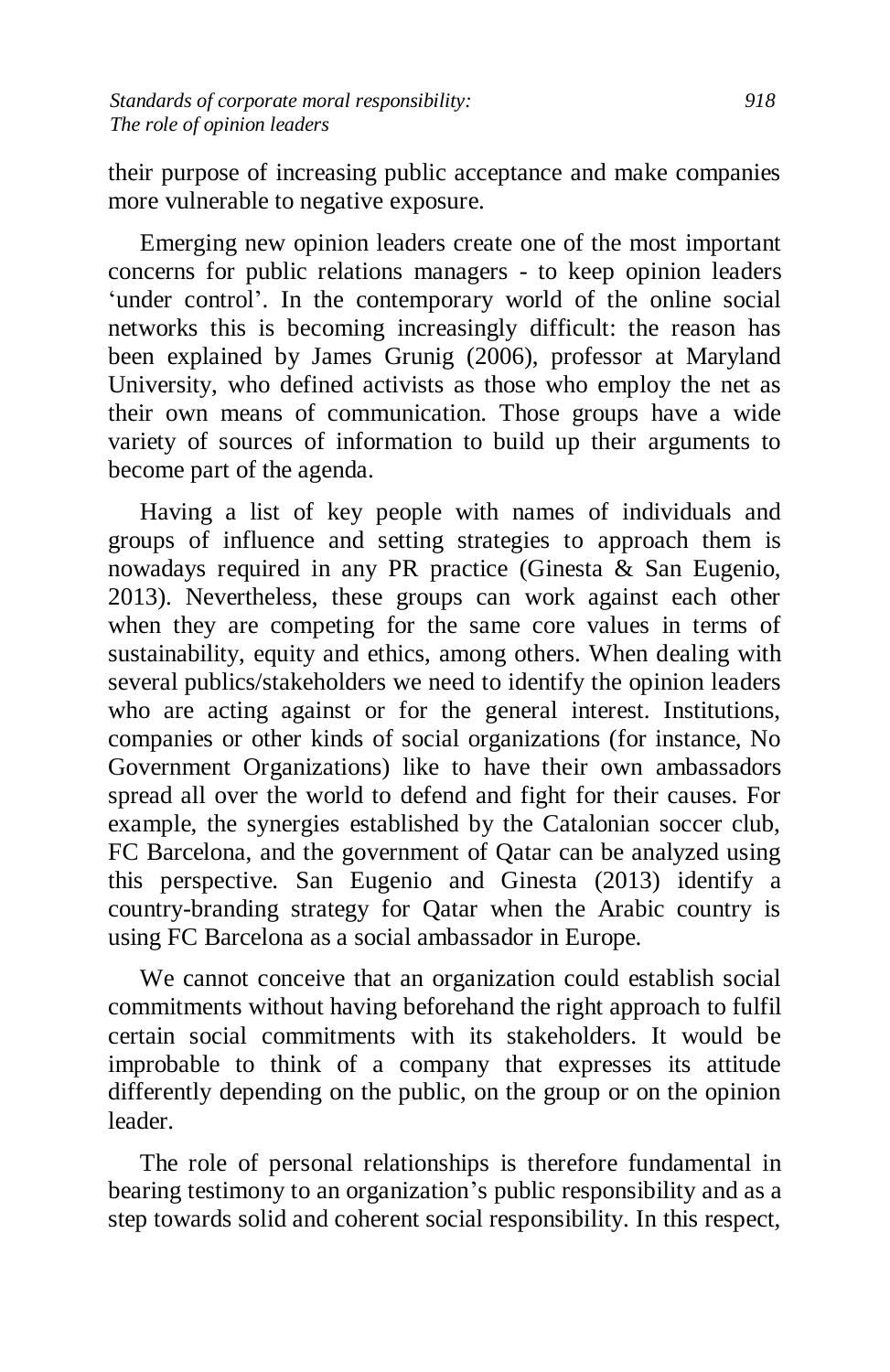if we do not align individual and group interests, the ones affecting the closer environment and the broader, it is difficult to group concerns and satisfy expectations as an organization. It is clear that personal relationships present themselves as a weapon to combat discrepancies and promote consensus between groups within the society (Ordeix, 2013).

As internal relationships are of undoubted value for bringing cohesion to the organizational culture in order to better develop its attributes or differences, the same happens when the organization needs to adapt its messages to cultural reality, values and people. It is for this reason that Public Relations and communication processes aimed at all types of publics require significant amounts of knowledge of the principles, characteristics, composition and processes of both the organization and the society, especially when dealing in the area of social responsibility.

#### **4. CONCLUSION**

Moral norms either live or die in the real world based upon how well they survive the trials of interaction in real circumstances. A particular concept of corporate morality has a chance to become accepted as a widely shared and recognized standard only when it is evaluated in a varied environment, and is tested against various opinions; moral norms become accepted and functioning through communication of which they are a content. The principles themselves remain constant and universal; however, the form that they take is not absolute, because it is subject to actual circumstances which might change. These are suited for progression and improvement as human understanding of the world, and communication is improved.

As soon as opinion leaders manage to convince people that a particular corporate moral norm is in accord with their strong personal preferences, the norms become adopted in society: they become internalized by individuals and groups. Moral requirements become considered as true and given, forming the consciences. Moral norms that are recognized by society become the norms of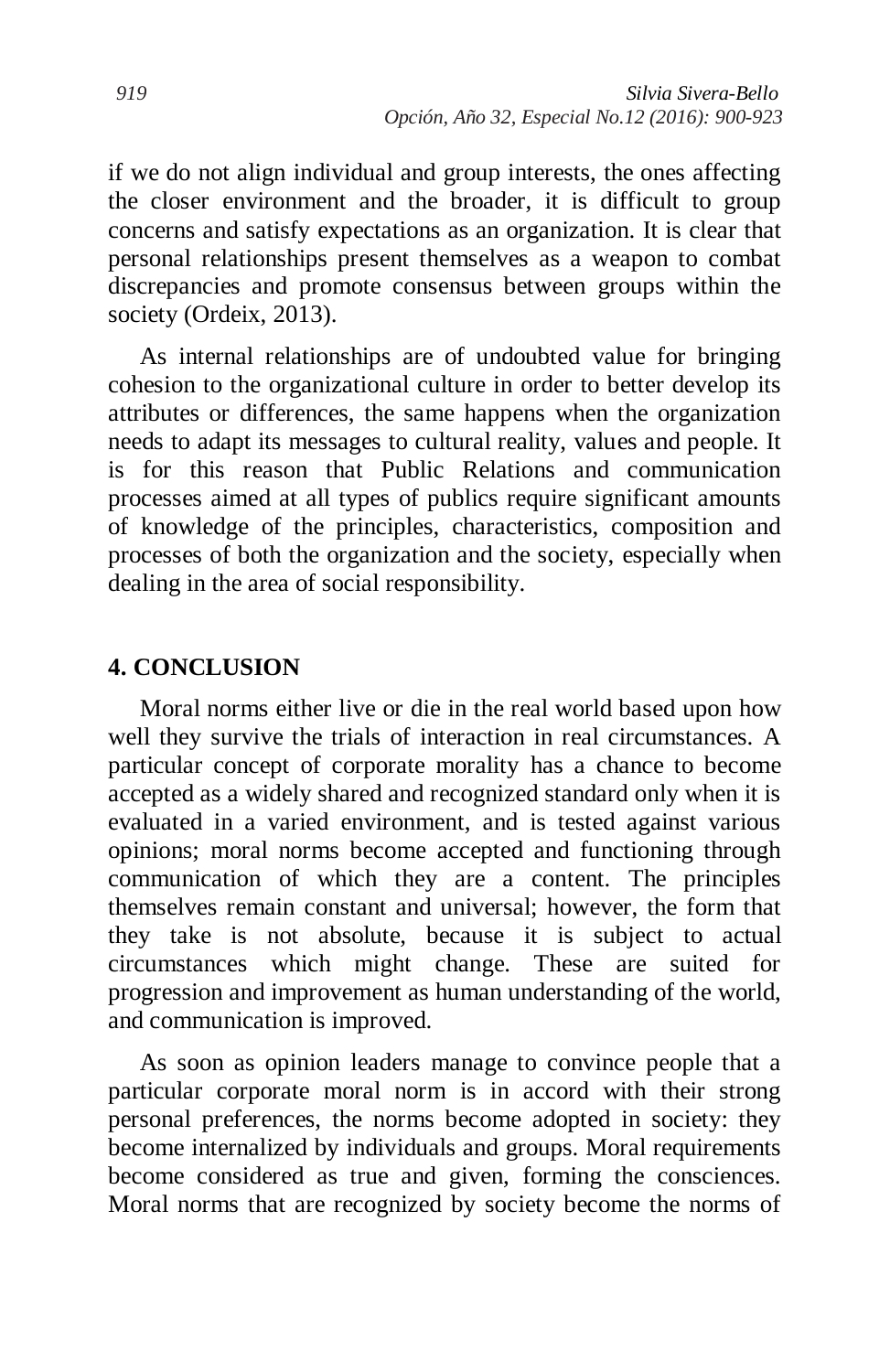behavior that corporations are morally forced to follow. The ultimate result of this is the situation wherein certain moral norms, because of their wide acceptance, greatly reduce harmful activity of corporations.

# **REFERENCES**

- AMADO, E. 2005. Inditex reduce sus proveedores un 40% por incumplir el código de conducta. **ABC**. [www.abc.es/hemeroteca/historico-18-08-](http://www.abc.es/hemeroteca/historico-18-08-2005/abc/Galicia/inditex-reduce-sus-proveedores-en-un-40-por-incumplir-el-codigo-de-conducta_61254263942.html) [2005/abc/Galicia/inditex-reduce-sus-proveedores-en-un-40](http://www.abc.es/hemeroteca/historico-18-08-2005/abc/Galicia/inditex-reduce-sus-proveedores-en-un-40-por-incumplir-el-codigo-de-conducta_61254263942.html) [por-incumplir-el-codigo-de-conducta\\_61254263942.html](http://www.abc.es/hemeroteca/historico-18-08-2005/abc/Galicia/inditex-reduce-sus-proveedores-en-un-40-por-incumplir-el-codigo-de-conducta_61254263942.html)  Consulting date: 08/18/2005.
- BOTERF, G. 1999. **L**'**ing**é**nierie des comp**é**tences.** Éditions d'Organisation. París.
- BOYD, T. 2014, Too many multinationals get away with murder, says Rio chairman.. **The Australian Financial Review**, 8.
- BUSQUET, J. 2006. **La cultura.** UOC. Barcelona.
- CARROLL, A. B. & BUCHHOLT, A. K. 2003. **Business and Society: Ethics and Stakeholder Management**. Thomson South-Western. Australia.
- CONILL, J. & SCHÖNWÄLDER-KUNTZE T., LUETGE, C. 2013. "Corporate Citizenship, Contractarianism and Ethical Theory" in **Philosophical Foundations of Business Ethics.**  Ashgate Publishing. Ltd. Valencia.
- COPP, D. 1995. **Morality, Normativity, and Society.** Oxford University Press. New York.
- COPP, D. 2007. **Morality in a Natural World.** Cambridge University Press. Cambridge.
- DAVIS K., BLOMSTRÖM R. 1975. **Business and Society: Environment and Responsibility**. McGraw Hill. New York.
- FRENCH, P. A. 1979. The Corporation as a Moral Person. **American Philosophical Quarterly** 16 (3), pp 297-317.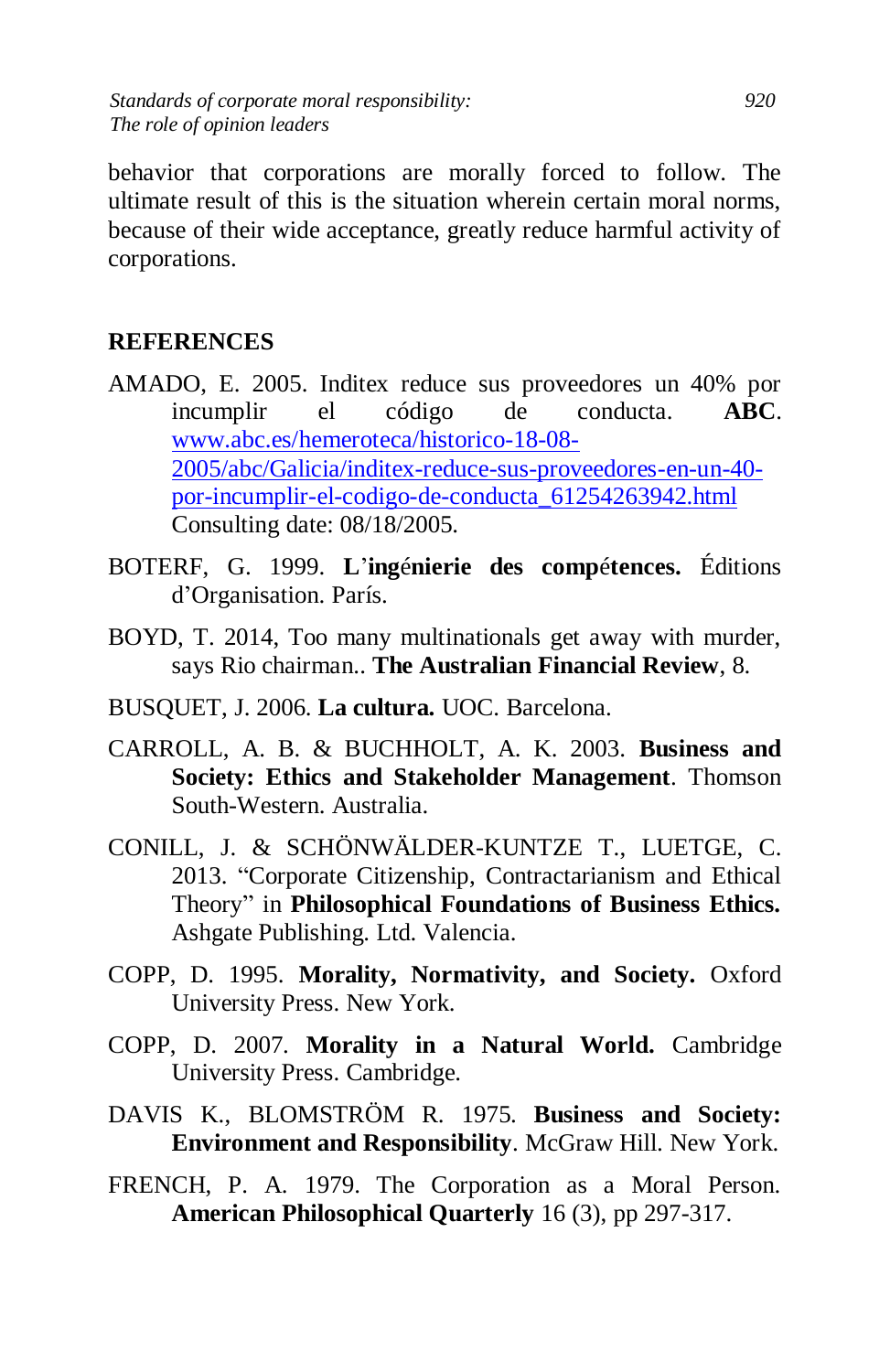- FRENCH, P. A. 1984**. Collective and Corporate Responsibility.** Columbia University Press. New York.
- FRIEDMAN, M. 1970. The Social Responsibility of Business Is to Increase its Profits. **The Times Magazine.** Septembre 13, New York.
- FRIEDMAN, M. 2002. **Capitalism and Freedom.** University of ChicagoPress. Chicago.
- GILBERT, M. 1989. **On Social Facts.** Princeton University Press. Princeton, NJ.
- GILBERT, M. 2000. **Sociality and Responsibility: New Essays in Plural Subject Theory**. Rowman and Littlefield: Lanham, MD.
- GILBERT, M. 2007. **Conscience and Corporate Culture.** Malden, MA. Blackwell.
- GOODPASTER, K. E. 1983. The concept of corporate responsibility. **Journal of Business Ethics**, 2(1),1-22.
- GRUNIG, J. 2000. "Collectivism, Collaboration, and Societal Corporatism as Core Professional Values in Public Relations" in **Journal of Public Relations Research**, 12 (1), 23-48.
- GRUNIG, J. 2006. "Furnishing the Edifice: Ongoing Research on Public Relations As a Strategic Management Function" in **Journal of Public Relations Research**, 18 (2), 151-176.
- GUILLON, F. M. 2008. Should multinationals adapt their corporate marketing ethics policies to local contexts? A review, a decision-making process and a research agenda. URL: [http://www.marketing-trends](http://www.marketing-trends/) congress.com/archives/2008/Materiali/Paper/Fr/Guillon.pdf.
- HOFSTEDE, G. 1985. "The Interaction Between National And Organisational Value Systems" in **Journal of Management Studies**, 22, 347-357.
- KATZ, E. & LAZARSFELD, P. F. 1957. **Personal influence (E. ed.)**. Free Press. New York.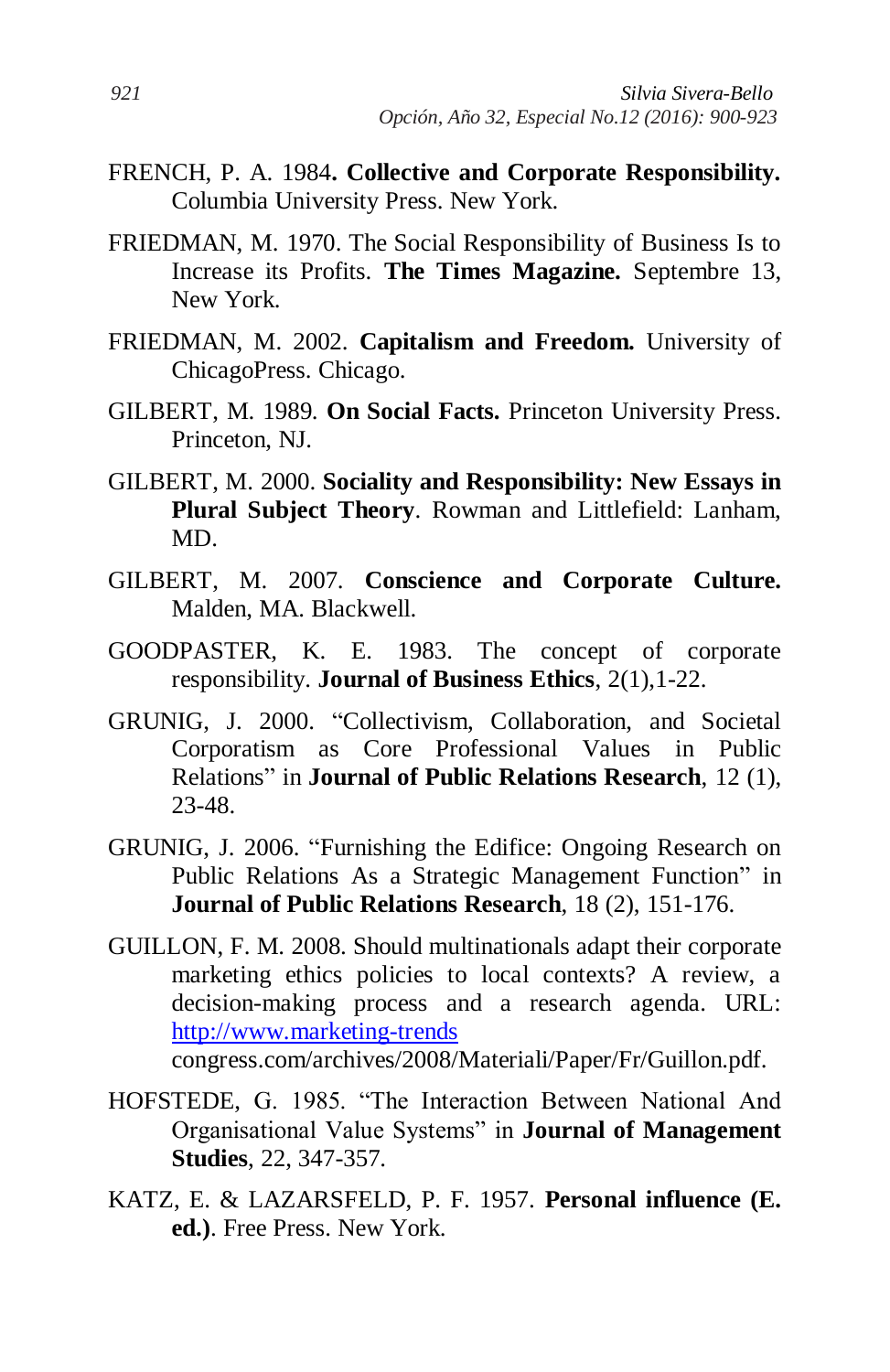- KORSGAARD, C. 1996. **The Normative Question. The Sources of Normativity, ed. by Onora O'Neill,** 7-48. Cambridge: Cambridge University Press.
- LIST, C. & PETTIT, P. 2011. **Group Agency: The Possibility, Design, and Status of Corporate Agents.** Oxford University Press. Oxford.
- MALONE, A. & JONES, R. 2010. "Revealed: Inside the Chinese Suicide Sweatshop Where Workers Toil" in **34-Hour Shifts To Make Your iPod. The Daily Mail.** URL: www.dailymail.co.uk/news/article-1285980/Revealed-Inside-Chinese-suicide-sweatshop-workers-toil-34-hour-shiftsmake-iPod.html.
- MERTON, R. K. 1957. **Social theory and social structure.** Free Press. Glencoe.
- MILLER, S. 2001. **Social Action: A Teleological Account.** Cambridge University Press. Cambridge.
- MINTZBERG, H. 1992. **El poder en la organización.** Ariel. Barcelona.
- MISES, L. v. 1988. **Human Action: A Treatise on Economics.** Ludwig von Mises Institute. Auburn, Alabama.
- MOORE, M. 2010. Protest at Chinese iPad maker Foxconn after 11th suicide attempt this year. The Telegraph. URL: www.telegraph.co.uk/finance/chinabusiness/7763699/Protest-at-Chinese-iPad-maker-Foxconnafter-11th-suicide-attempt-this-year.html.
- MORSING, M. 2005. Corporate Social Responsibility Communicating Responsibility. **Business Strategy Review.** Special Report, 85.
- ORDEIX, E. (2013). **Constructing The Social Personality in Organizations: Essentials of Managing the Social Commitment According to the Parameters Reached by the Study "Excellence in Public Relations and Communication Management".** Doctoral Thesis. Ramon Llull University. Barcelona.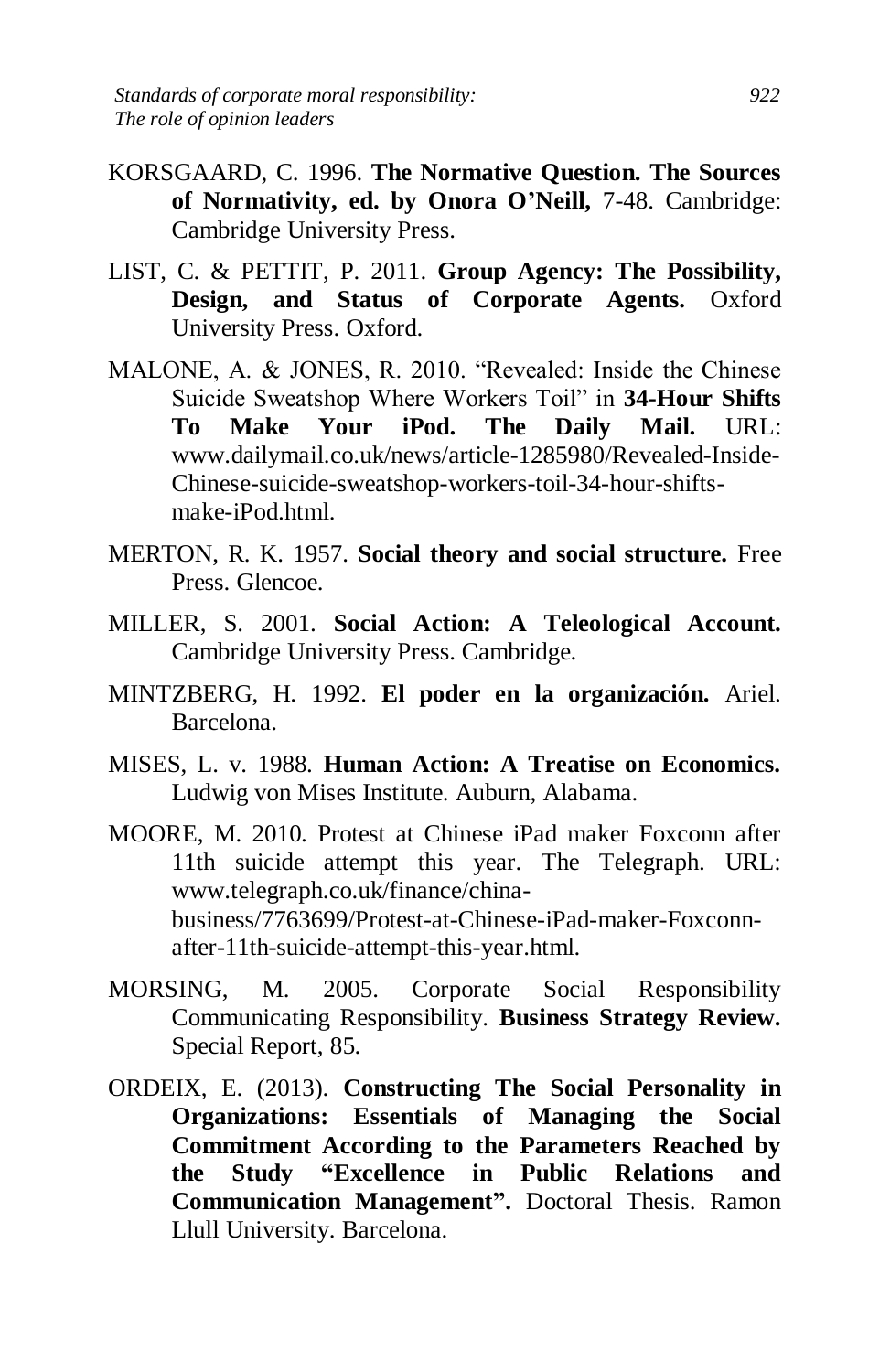- ORDEIX, E. & DUARTE, J. 2009. "From Public Diplomacy to Corporate Diplomacy: Increasing Corporation's Legitimacy and Influence", in **American Behavioral Scientist**, 53 (4), 549-564.
- ROSE, P. & KIM, J. 2011. "Self-Monitoring, Opinion Leadership and Opinion Seeking: a Sociomotivational Approach" in **Current Psychology**, 30, 203–214.
- SAN EUGENIO, J. & GINESTA, X. 2013 "The Qatar's Brand Building Process: Sport Place Branding and the Catalan Sports Press", in **Estudios sobre el Mensaje Periodístico** 19, Vol. 1, 533-550.
- SÁNCHEZ D. 2011. In Defense of Mises's Utilitarianism. Mises Daily. URL: http://mises.org/library/defense-misessutilitarianism.
- WASIELESKI, D. 2001. "Agenda-building theory: A stakeholder salience approach for determining agenda placement." in **Journal of Behavioral and Applied Management**, 2,113- 125.
- WEIMANN, G. 1991. "The influentials: Back to the concept of opinion leaders?" in **Public Opinion Quarterly.** 55, 267– 279.
- WERHANE, P. 1985. **Persons, Rights, and Corporations.** Prentice-Hall. Englewood Cliffs, NJ.
- WERHANE, P. 2007. "Corporate Social Responsibility/Corporate Moral Responsibility: Is There a Difference and the Difference It Makes" in **The Debate Over Corporate Social Responsibility**. 459-474.
- WERTHER, W., & CHANDLER, D. 2006. **Strategic corporate social responsibility:**